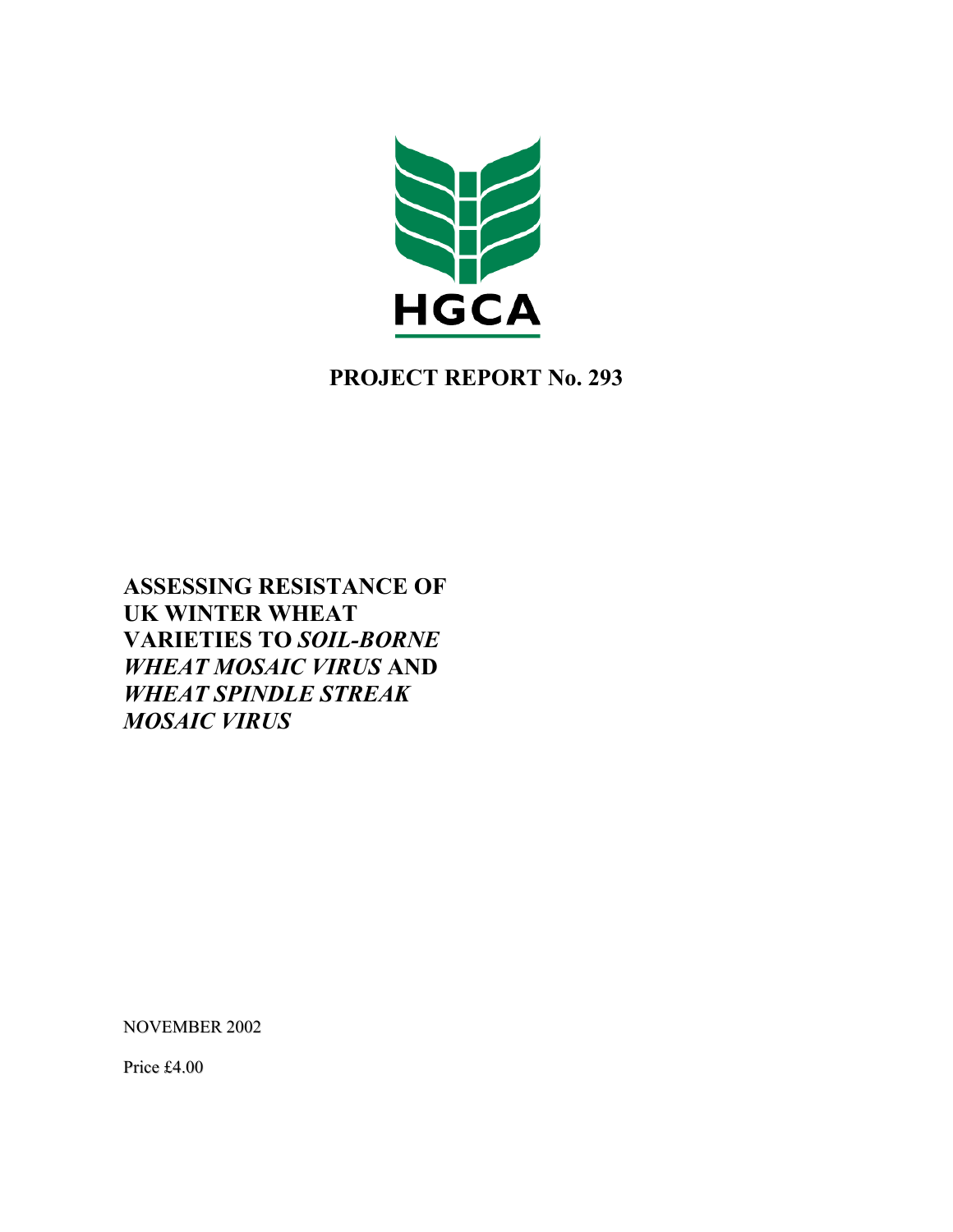## **PROJECT REPORT No. 293**

# **ASSESSING RESISTANCE OF UK WINTER WHEAT VARIETIES TO** *SOIL-BORNE WHEAT MOSAIC VIRUS* **AND** *WHEAT SPINDLE STREAK MOSAIC VIRUS*

by

# G BUDGE, C M HENRY

Central Science Laboratory, Sand Hutton, York, YO41 1LZ, UK

This the final report of a 36 month project, which started in September 1999. The work was funded by a grant of £56,341 from HGCA (project 2182).

The Home-Grown Cereals Authority (HGCA) has provided funding for this project but has not conducted the research or written this report. While the authors have worked on the best information available to them, neither HGCA nor the authors shall in any event be liable for any loss, damage or injury howsoever suffered directly or indirectly in relation to the report or the research on which it is based.

Reference herein to trade names and proprietary products without stating that they are protected does not imply that they may be regarded as unprotected and thus free for general use. No endorsement of named products is intended nor is any criticism implied of other alternative, but unnamed products.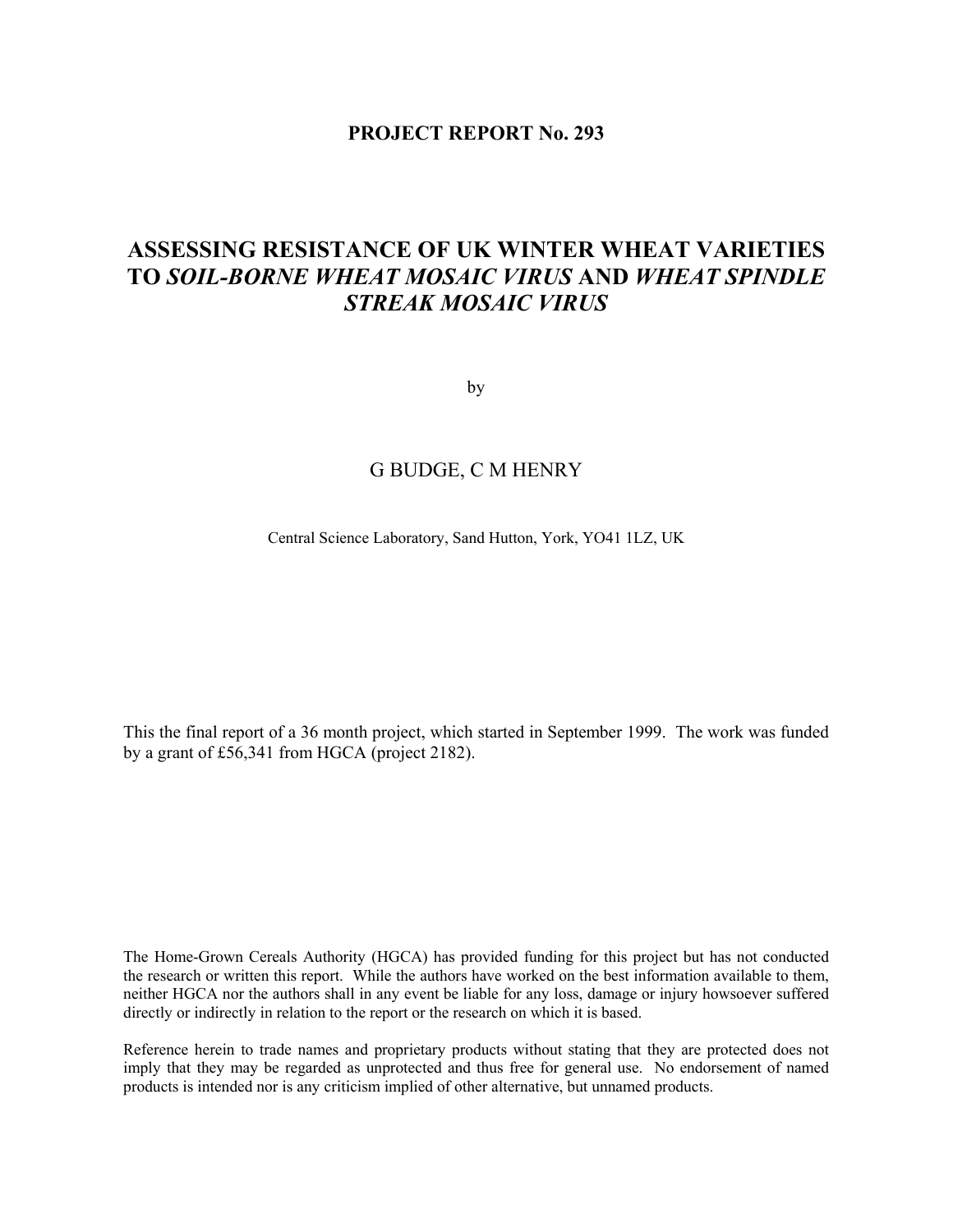# **CONTENTS**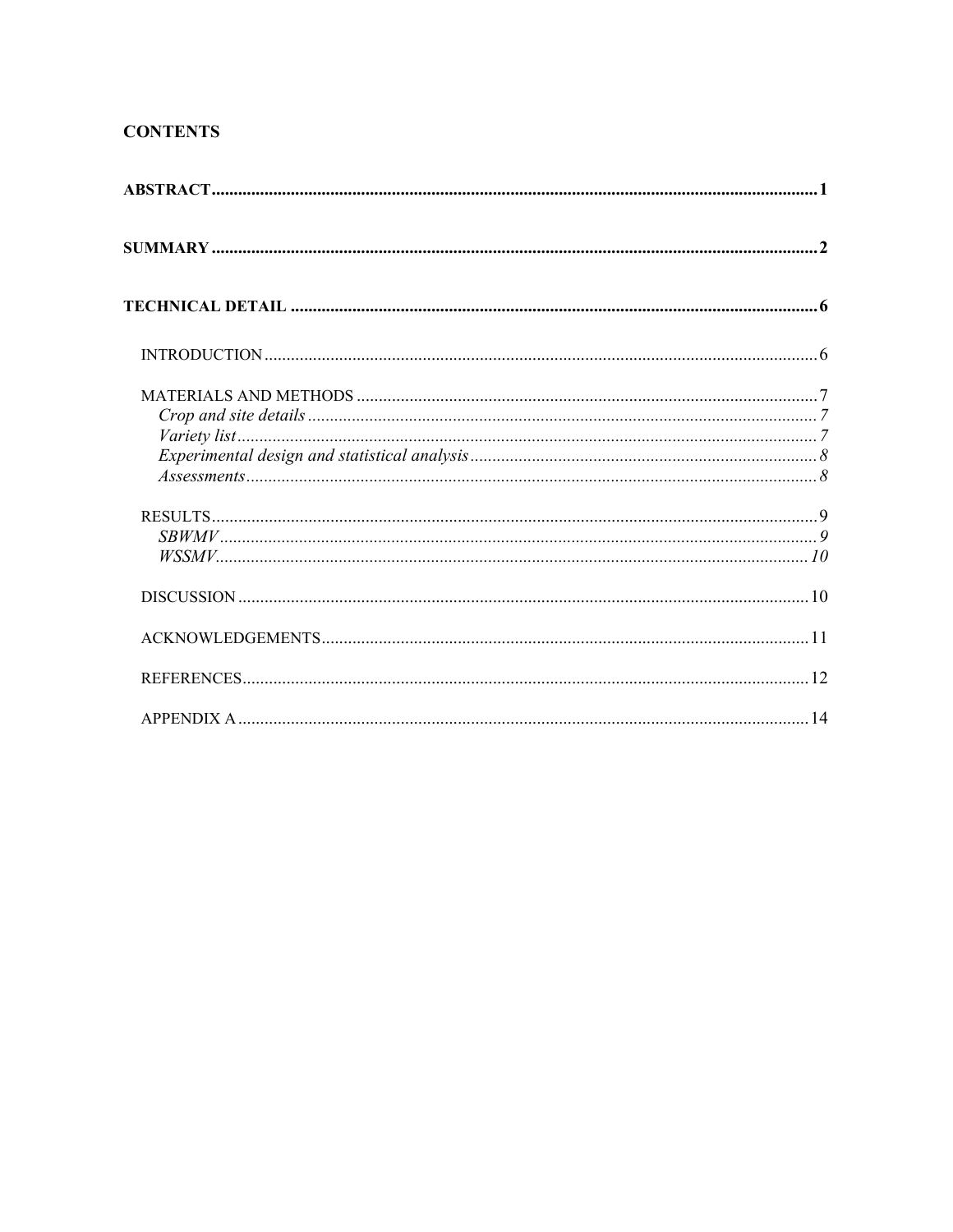## **ABSTRACT**

*Soil-borne wheat mosaic virus* (SBWMV) and *Wheat spindle streak mosaic virus* (WSSMV) cause serious diseases of winter wheat. Replicated field trials were set up in 5 fields in France and Italy over 3 seasons to assess the resistance of 23 varieties of UK winter wheat to infection by either SBWMV, WSSMV or a combination of both viruses.

The majority of the UK varieties tested became heavily infected with SBWMV showing typical symptoms, including leaf streaking and stunting. Few or no foliar symptoms were seen on varieties Aardvark, Charger, Claire, Cockpit, Hereward and XI19. Subsequent serological testing confirmed these varieties to be resistant or partially resistant to SBWMV. Of these, Claire, Charger, Hereward and XI19 are on the current 2002 recommended and provisionally recommended list and are therefore available for immediate use by UK farmers.

At a heavily infected site, the average yield of susceptible varieties was reduced by 42% when compared to the average yield of resistant varieties. The count of heads per m² at harvest was significantly reduced in susceptible varieties, suggesting SBWMV infection reduces tillering in UK varieties. At the most infected site, plant emergence was also reduced by SBWMV infection. None of the UK varieties became infected with WSSMV, which strongly indicates that these varieties are resistant to the virus.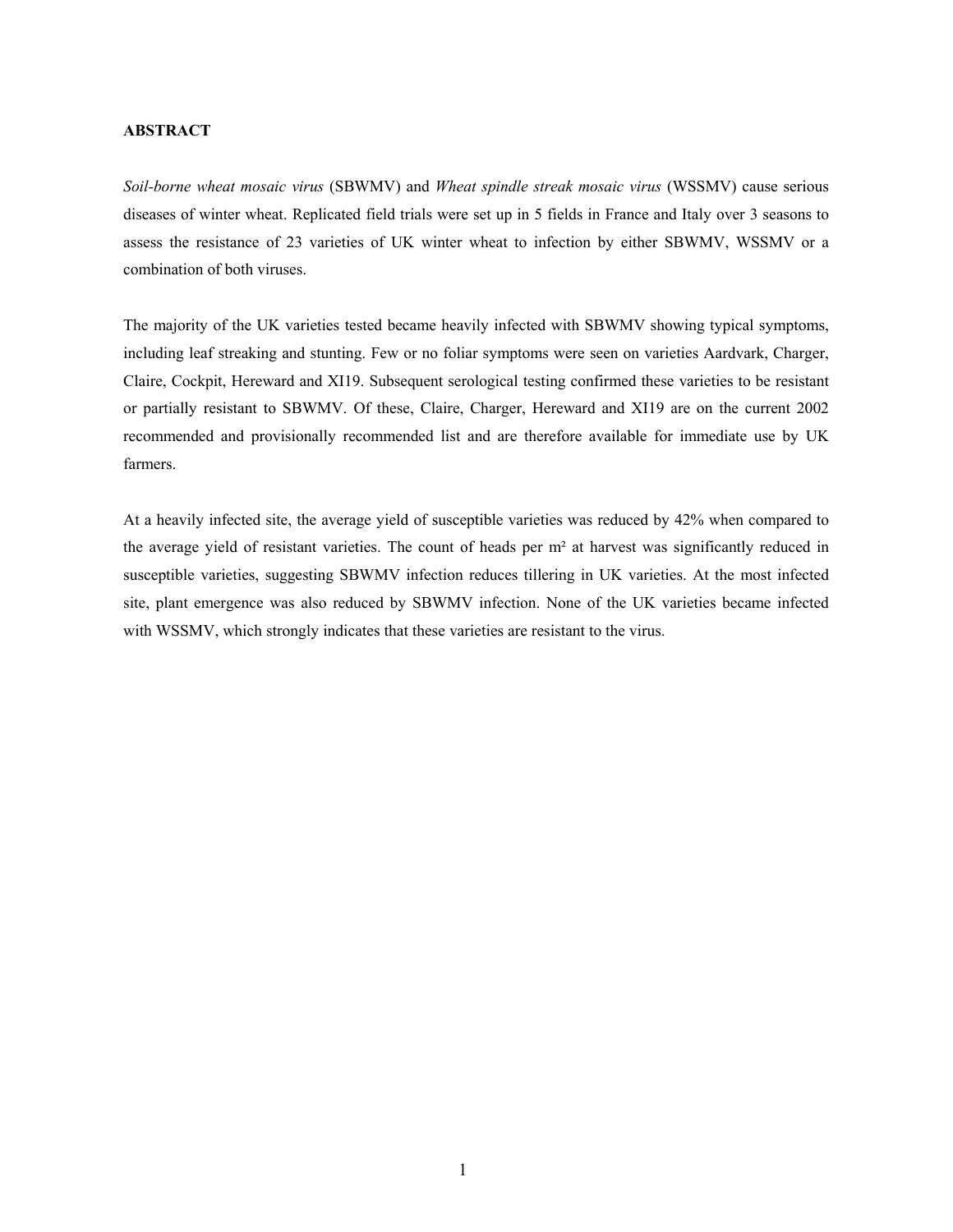### **SUMMARY**

*Soil-borne wheat mosaic virus* (SBWMV) was first observed in the USA in 1919. The virus has since been reported in many countries including France and Italy. In France, SBWMV was first reported in 1978 and is now widely distributed in central and western regions*.* SBWMV is also found throughout much of Italy, in particular in the northern and central areas. The virus was detected in the UK for the first time in 1999 on a farm in Wiltshire. SBWMV has been found subsequently at two sites in Kent in 2000, and a further 3 sites in 2002 (Isle of Wight and again in Wiltshire and Kent).

*Wheat spindle streak mosaic virus* (WSSMV) is another soil-borne virus closely related to the barley mosaic viruses. In Europe, WSSMV was first detected in France in 1977, and is now known to occur throughout France and Italy. WSSMV is often found infecting wheat in combination with SBWMV, but this virus has not yet been reported in the UK.

The symptoms of both diseases include pale green or yellow mosaics on the leaves, stunting and reduced grain yield. In the UK the best visual symptoms occur from February to March and disappear as temperatures rise. Both viruses cause serious yield losses in susceptible varieties of winter wheat. Trials at the infected site in Wiltshire have shown that SBWMV can reduce grain yield in susceptible UK cultivars of winter wheat by up to 50%.

Both viruses are transmitted by the soil-borne plant parasite *Polymyxa graminis*, as are the soil-borne viruses of barley. The virus survives in resting spores of *P. graminis*, which can remain viable in the soil for decades. Once land is infected the only practical means of control is to grow resistant cultivars.

Replicated field trials were set up in 10 fields in France and Italy to assess the resistance of 23 varieties of UK winter wheat to infection by either SBWMV, WSSMV or a combination of both viruses. As the variety trials were started prior to the first UK outbreak of SBWMV, trial sites with a history of viral infection were chosen in France and Italy. Five infected fields were selected with either a single virus or a combination of both viruses.

## **2000**

Ozzano, Italy (SBWMV) Chambon sur Cisse, France (SBWMV and WSSMV) Landes Le Gaulois, France (WSSMV)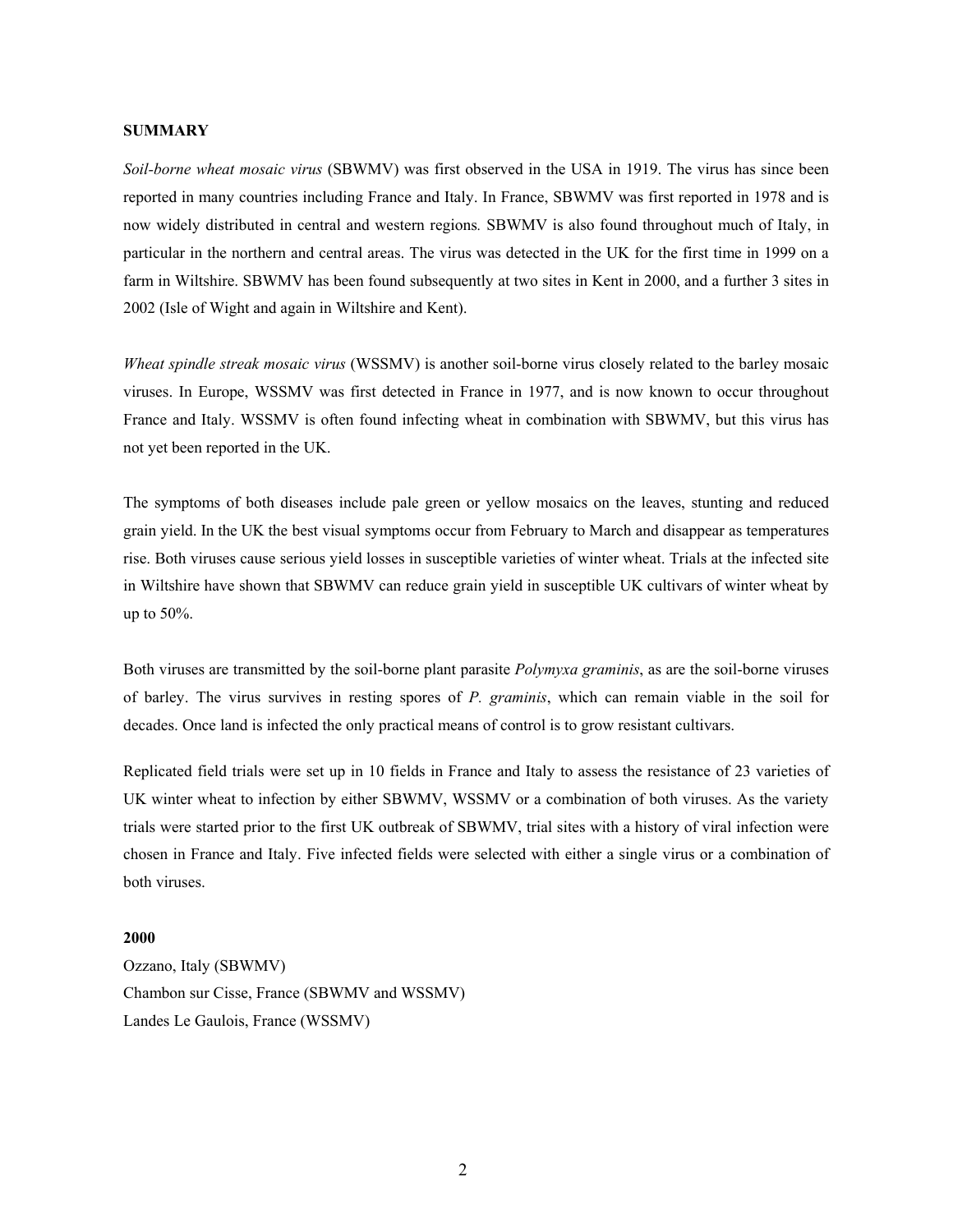# **2001**  Minerbio, Italy (SBWMV) Chambon sur Cisse, France (SBWMV and WSSMV).

## **2002**

Ozzano, Italy (SBWMV) Minerbio, Italy (SBWMV) Rome, Italy (SBWMV and WSSMV) Chambon sur Cisse, France (SBWMV and WSSMV) Landes Le Gaulois, France (WSSMV)

Site management was carried out by the Institut Technique des Céréales et des Fourrages in France and the Università di Bologna in Italy. Resident farmers managed general crop husbandry according to local good farm practice. Plot size varied between countries (8m² in France and 10m² in Italy). Planting density was 400 seeds/m<sup>2</sup> in Italy and 250 seeds/m<sup>2</sup> in France and inter-row spacing was 17 cm for all sites.

Each season, 15 varieties of winter wheat were selected from the UK recommended and provisionally recommended lists to represent bread-making, cake/biscuit-making and feed wheats. Poor performing or obsolete varieties were substituted with new varieties in subsequent seasons. Variety list follows:

| 1999-2000     | 2000-2001      | 2001-2002     |
|---------------|----------------|---------------|
| Aardvark      | Aardvark       | Aardvark      |
| Consort       | Consort        | Consort       |
| Charger       | Charger        | Charger       |
| Shamrock      | Shamrock       | Shamrock      |
| Malacca       | Malacca        | Malacca       |
| Savannah      | Savannah       | Savannah      |
| Napier        | Napier         | Napier        |
| Claire        | Claire         | Claire        |
| Hereward      | Hereward       | Hereward      |
| Equinox       | Equinox        | Equinox       |
| Riband        | Cockpit        | <b>XI19</b>   |
| Reaper        | <b>Eclipse</b> | <b>Biscay</b> |
| <b>Buster</b> | Buchan         | <b>Deben</b>  |
| Madrigal      | Madrigal       | Option        |
| Rialto        | Rialto         | Tanker        |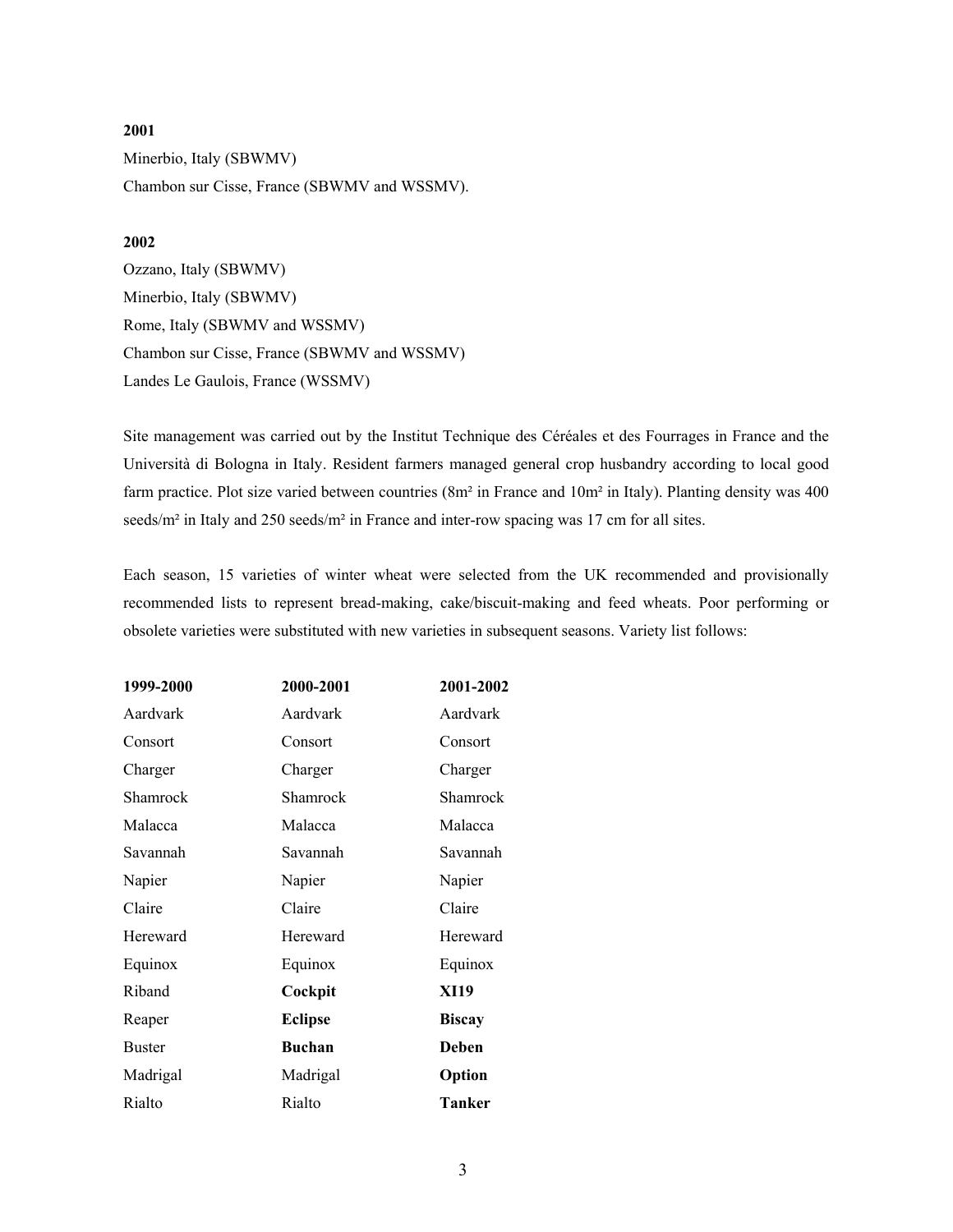Local varieties of known resistance to the viruses were incorporated into each field trial to act as controls. In France, these were Aztec (susceptible to SBWMV but resistant to WSSMV), Cezanne (susceptible to both viruses) and Tremie (resistant to both viruses). In Italy, the varieties Grazia and Valnova (both susceptible to both viruses) were used.

Symptom severity was assessed several times during the growing season using established disease indices (0-4 scale in Italy and a 0-5 scale in France where  $0 =$  no visible symptoms and  $4/5 =$  strong symptoms including foliar mottling and dwarfing). Assessments were grouped around times of maximum symptom expression.

The presence of each virus in plant material was confirmed using double antibody sandwich enzyme-linked immunosorbent assay (ELISA). Absorbance values greater than 3 times the mean negative control were considered to be positive.

Agronomic performance was evaluated in terms of grain yield (15% moisture in France and 13% moisture in Italy), thousand grain weight (TGW), heading date (Italian trials only) and plant height at harvest. In France, detailed plant emergence data and the number of heads per m² at harvest were recorded for each plot within the same  $2 \times 0.34$ m<sup>2</sup> areas.

Symptom severity scores and ELISA results confirmed that susceptible local control varieties became infected with SBWMV at all sites. The most severe symptoms of SBWMV were evident in all 3 years at the site in Chambon sur Cisse. Strong foliar symptoms were accompanied by plant dwarfing and yield reductions in susceptible varieties. Varieties Aardvark, Charger, Claire, Cockpit, Hereward and XI19 showed little or no foliar symptoms on SBWMV-infected land at any of the sites. ELISA confirmed the absence of SBWMV in the majority of leaves for all of these varieties except Aardvark, where the virus was consistently found at low levels.

At Chambon sur Cisse the average yields of resistant and susceptible varieties were respectively 8.21 and 4.76 t/ha in 2000, representing a 42% reduction in yield. The corresponding yield reductions in 2001 and 2002 respectively were 32% and 33%

At the Italian sites, UK varieties were not challenged sufficiently with the virus to cause severe yield loss. However, symptomatology and ELISA data showed the same trend as the results obtained at the sites in France, showing that the cultivars Charger, Claire, Cockpit, Hereward and XI19 were consistently resistant to SBWMV infection. Whilst virus particles were detected in the leaves of Aardvark, little or no reduction in yield was recorded suggesting this variety is partially resistant.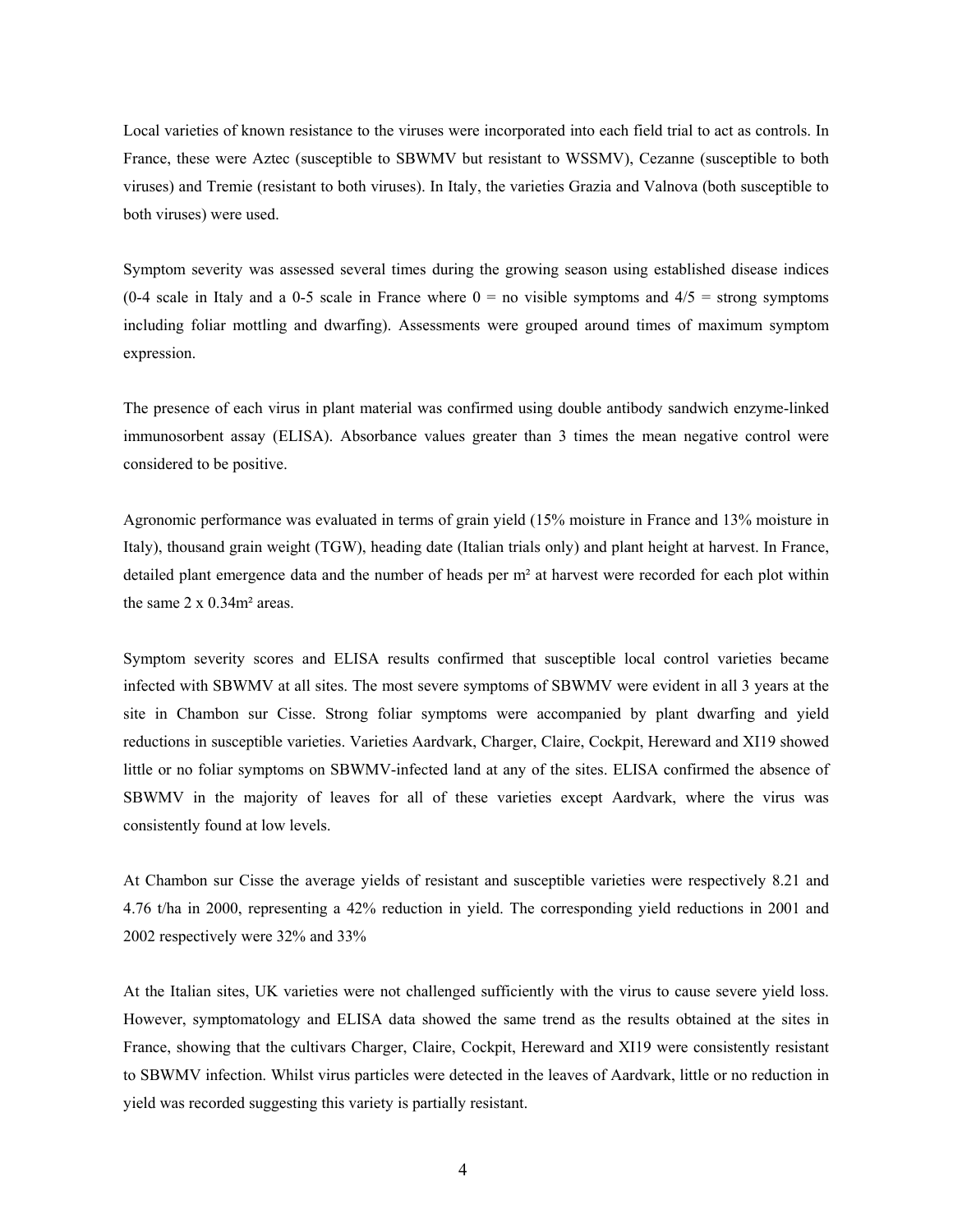The majority of UK winter wheat varieties tested during the study were susceptible to infection by SBWMV in France and Italy. At heavily infected sites, e.g. Chambon sur Cisse in 2000, virus infection significantly reduced the average yield for susceptible varieties by 42% when compared to the average yield for resistant varieties. Furthermore, since the plants were not infected with WSSMV, this yield loss can be attributed to SBWMV infection alone. This large yield reduction was caused by a significant reduction in the number of heads per m². For example, at Chambon sur Cisse, yield was consistently positively correlated with the number of heads per m<sup>2</sup> and negatively correlated to symptom severity in both seasons. These results suggest that SBWMV reduces tillering in UK varieties of winter wheat.

The origin of resistance to SBWMV is unknown, although the variety Moulin has been implicated as a possible resistance source. The mechanisms for resistance are also unclear, however, the lack of virus in leaf material of resistant varieties suggests resistance may act by reducing virus movement to the aerial parts. The large variation in virus infection between sites, even between the same site in different years, highlights the importance of environmental conditions in determining whether severe disease will occur. Basic analysis of meterological data collected at the Chambon sur Cisse site over the three years suggests heavy rainfall coupled with average daily temperatures of 10-15°C within 2-3 weeks post-planting may increase disease severity.

Symptom severity and ELISA of leaf material from the susceptible control variety (Cezanne) at 5 out of 6 WSSMV infected sites revealed heavy infection with WSSMV. However, no definite symptoms of WSSMV were observed on any UK varieties at any infected site, despite strong symptoms in susceptible control varieties. WSSMV failed to develop at the trial site in Chambon sur Cisse in 2000, where Cezanne remained healthy.

All 23 UK varieties tested were apparently resistant to WSSMV. The virus was not detected in the leaves or roots of any of the varieties. It has previously been observed that a mixed infection of SBWMV and WSSMV can enhance viral infection and break down varietal resistance to SBWMV but this was not found to be the case in these trials.

The 2001-2002 trial was duplicated, in association with ADAS and funded by DEFRA, on an infected site in Wiltshire, UK. The results indicate even greater yield reductions than found within this project. In Wiltshire, SBWMV infection reduced the average yield for susceptible varieties by over 50% when compared to the average yield for resistant varieties.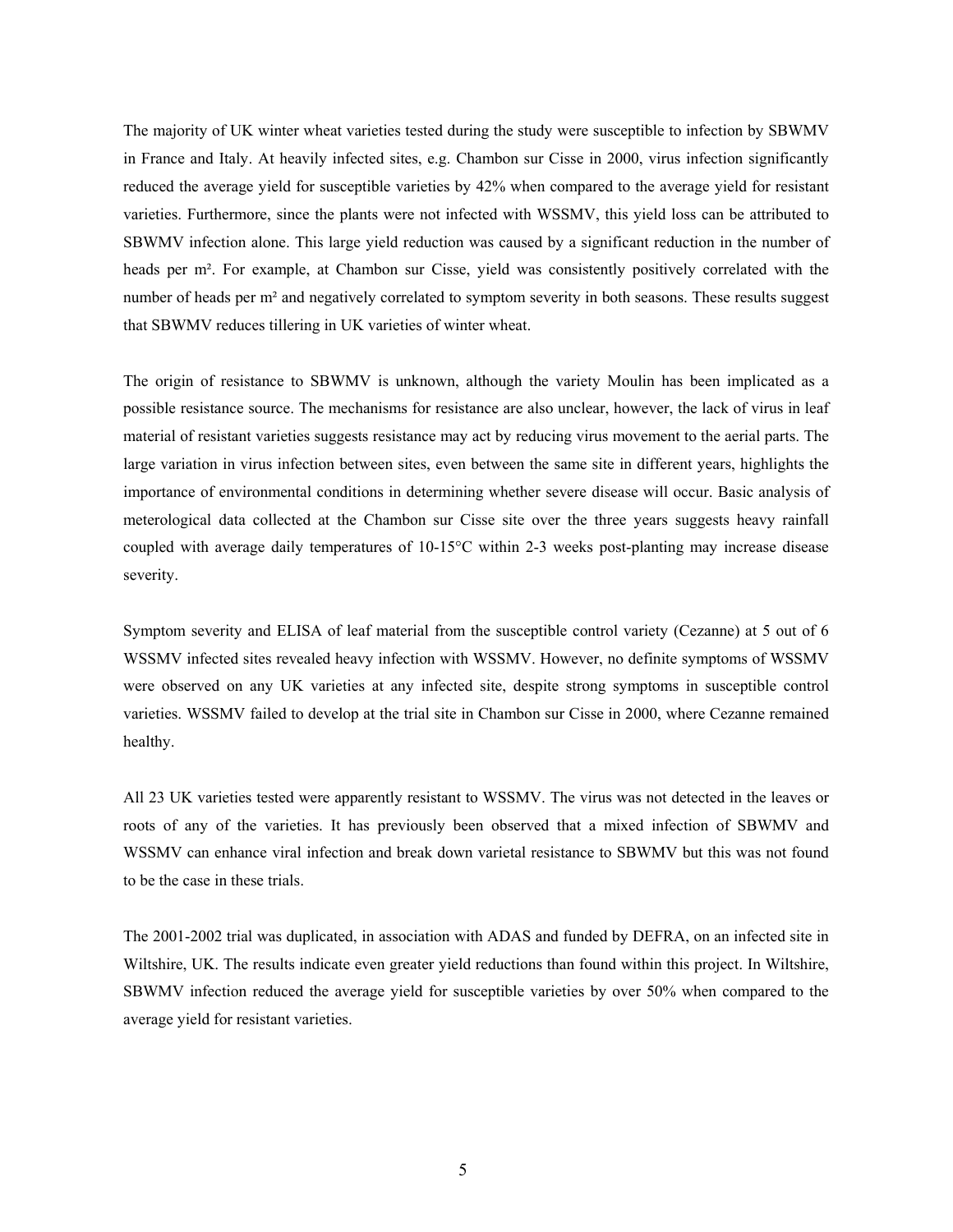### **TECHNICAL DETAIL**

#### *INTRODUCTION*

*Soil borne wheat mosaic virus* (SBWMV), the type member of the genus *Furovirus*, was first observed in Illinois and Indiana in 1919 but has spread to at least 16 states and probably occurs throughout the winter wheat growing area of the USA (Brakke & Langenberg, 1988). The virus has since been reported from Canada, South America (Brazil), Asia (China, Japan), Africa (Zambia) and Europe (Denmark, France, Germany, Italy, Poland) (Brakke, 1971; Canova and Quaglia, 1960; Hariri *et al*., 1987). In France, SBWMV was first reported in 1978 and is now widely distributed in central and western regions*.* SBWMV is also found throughout much of Italy, in particular in the northern and central areas. The virus was detected in the UK for the first time in 1999 on a farm in Wiltshire (Clover *et al*., 2001). SBWMV has been found subsequently at two sites in Kent in 2000, and in 2002 on the Isle of Wight and one further site in Wiltshire.

*Wheat spindle streak mosaic virus* (WSSMV) is another soil-borne virus closely related to the barley mosaic viruses, *Barley yellow mosaic virus* and *Barley mild mosaic virus*. In Europe, WSSMV was first detected in France in 1977 (Signoret *et al.*, 1977), and is now known to occur throughout France, Germany and Italy. WSSMV is often found infecting wheat in combination with SBWMV, but this virus has not yet been reported in the UK.

The symptoms of both diseases depend on the virus strain and host cultivar and include pale green or yellow mosaics on the leaves, stunting, reduced tillering and grain yield. Symptom severity and virus titre is dependent on temperature and can fluctuate during the season. The best visual symptoms generally occur in the spring (February to April in Europe) and disappear as temperatures rise. Both viruses cause serious yield losses in susceptible varieties of winter wheat. Losses of up to 56% have been recorded in cases of mixed infection in durum wheat (V. Vallega, pers. com.). Trials at the infected site in Wiltshire have shown that SBWMV can reduce grain yield in susceptible UK cultivars of winter wheat by up to 50% (Clover *et al*., 2001).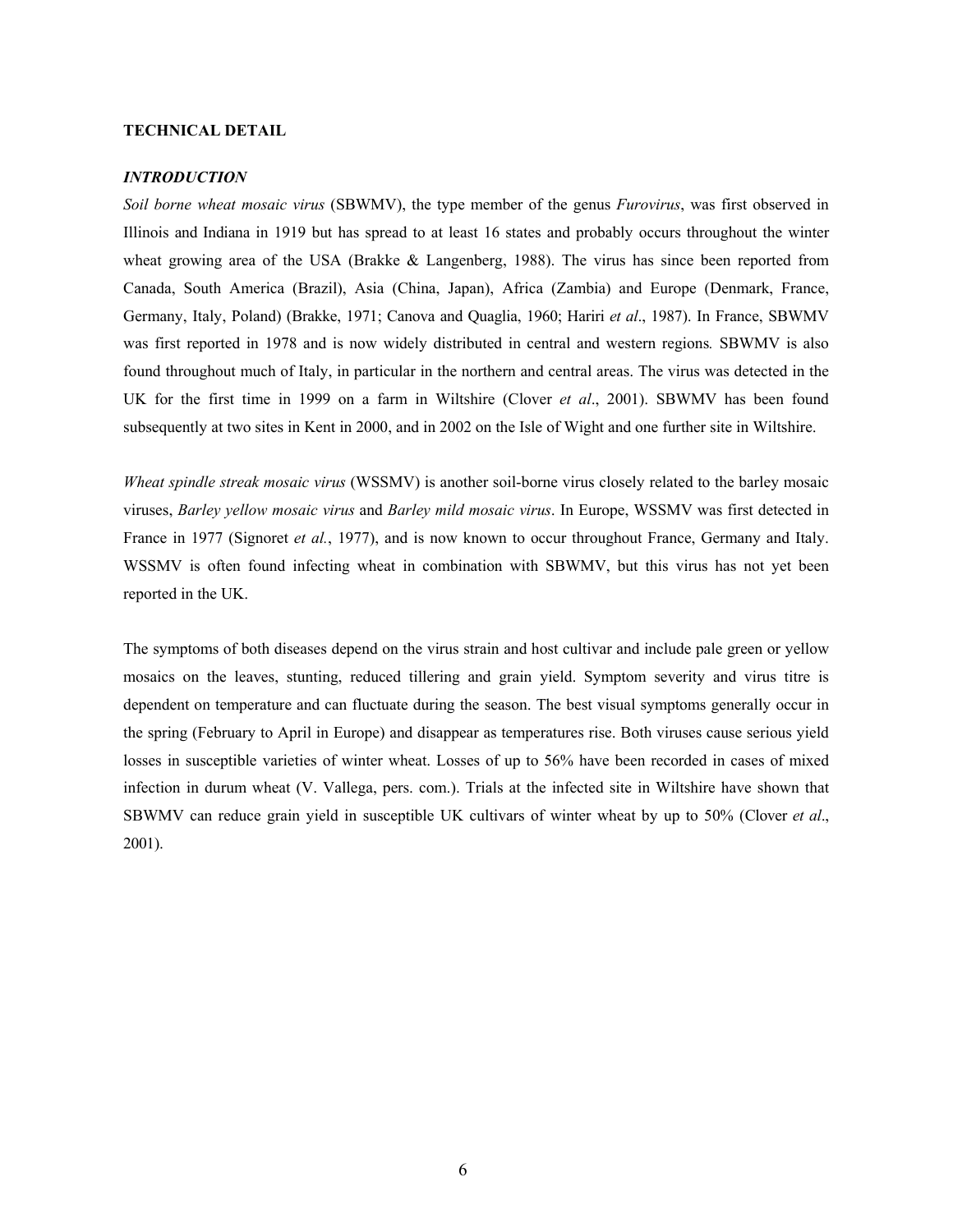Both viruses are transmitted by the soil-borne plant parasite *Polymyxa graminis* Led., as are the soil-borne viruses of barley. The virus survives in the absence of host plants in the resting spores of *P. graminis*, which can remain viable in the soil for at least 15 years. Experience of the spread of SBWMV in other countries, together with the spread of barley mosaic viruses in the UK, indicate that there is a high risk of SBWMV and WSSMV becoming widespread in the UK. Once land is infected the only practicable means of control is to grow resistant cultivars. In France, cultivars with virus resistance have been identified (e.g. Cadenza and Tremie) and breeding work is in progress to produce improved cultivars for the future. Prior to this study, little was known about virus resistance in UK varieties of winter wheat. The work presented here is the first resistance data for UK cultivars of winter wheat comparing symptomatology, virus infection and final yield data.

### *MATERIALS AND METHODS*

#### *Crop and site details*

As the variety trials were started prior to the first UK outbreak of SBWMV, trial sites with a history of viral infection were chosen in France and Italy. Ten variety trials were completed from 1999-2002 in 5 fields infected with either a single virus or a combination of both viruses. During the 1999-2000 season: Ozzano, Italy (SBWMV); Chambon sur Cisse, France (SBWMV and WSSMV); and Landes Le Gaulois, France (WSSMV). During the 2000-2001 season: Minerbio, Italy (SBWMV); and Chambon sur Cisse, France (SBWMV and WSSMV). During the 2001-2002 season: Ozzano, Italy (SBWMV); Minerbio, Italy (SBWMV); Rome, Italy (SBWMV and WSSMV); Chambon sur Cisse, France (SBWMV and WSSMV); and Landes Le Gaulois, France (WSSMV). Site management was carried out by the Institut Technique des Céréales et des Fourrages in France; the Università di Bologna in Minerbio and Ozzano; and the Istituto Sperimentale per la Cerealicoltura in Rome. Resident farmers managed general crop husbandry according to local good farm practice.

#### *Variety list*

Fifteen winter wheat varieties (Aardvark, Buster, Charger, Claire, Consort, Equinox, Hereward, Madrigal, Malacca, Napier, Reaper, Rialto, Riband, Savannah and Shamrock) were selected from the UK recommended and provisionally recommended national lists to represent bread-making, cake/biscuit-making and feed wheats. Poor performing or obsolete varieties (Buster, Reaper and Riband in 2001 and Cockpit, Eclipse and Buchan in 2002) were substituted with new varieties (Buchan, Cockpit and Eclipse in 2001 and XI19, Biscay and Deben in 2002) in subsequent seasons.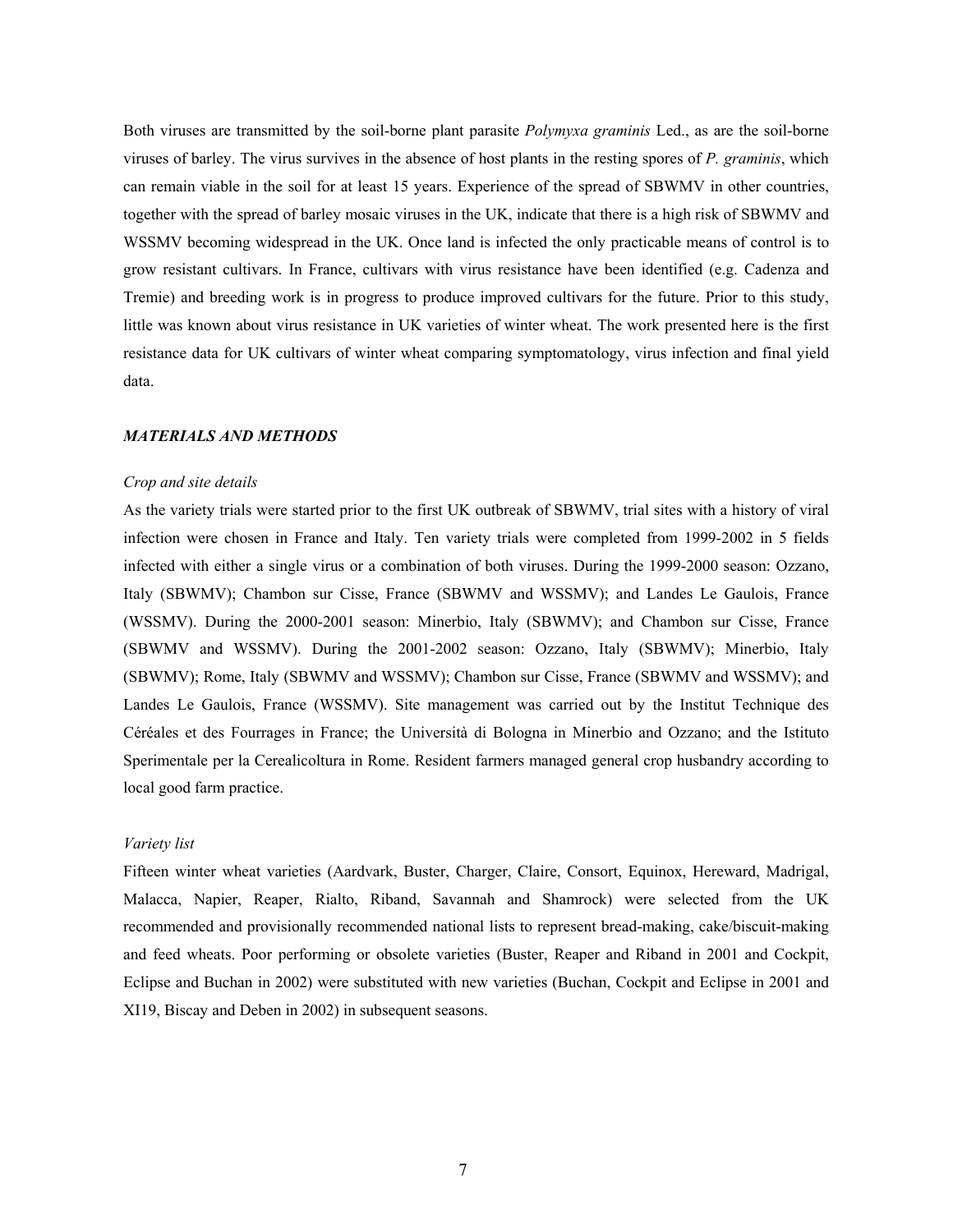Local varieties of known resistance to the viruses were incorporated into each field trial to act as controls. In France, these were Aztec (susceptible to SBWMV but resistant to WSSMV), Cezanne (susceptible to both viruses) and Tremie (resistant to both viruses). In Italy, the varieties Grazia and Valnova (both susceptible to both viruses) were used.

#### *Experimental design and statistical analysis*

A randomised block design with 3 or 4 replicates of each variety was used for all 5 trials. Plot size varied between countries (8m² in France and 10m² in Italy). Planting density was 400 seeds/m² in Italy and 250 seeds/m<sup>2</sup> in France and inter-row spacing was 17 cm for all sites. All data were analysed using ANOVA. Friedman's test was used for analysis of symptom severity scores because these data were discontinuous (df 14). Data were correlated as required using Pearson's or Spearman rank correlation as appropriate. Data for local control varieties were removed for all statistical tests.

#### *Assessments*

Symptom severity was assessed several times during the growing season using established disease indices (0-4 scale in Italy and a 0-5 scale in France where  $0 =$  no visible symptoms and  $4/5 =$  strong symptoms including foliar mottling and dwarfing). Assessments were grouped around times of maximum symptom expression. Data from the assessments showing highest foliar disease levels are presented.

The presence of each virus was confirmed using double antibody sandwich enzyme-linked immunosorbent assay (ELISA) essentially as described by Vallega *et al.* (1999). Absorbance values greater than 3 times the mean negative control were considered to be positive. Sampling varied slightly between sites; in France leaves were collected from 10 random plants from each plot and pooled by variety. A sub-sample of 5 leaves was then tested by ELISA*.* Whole plants were sampled from the site in Chambon sur Cisse in 2000 as described and roots also tested. In Italy, the second youngest leaf was sampled from 10 random plants from each plot. These were pooled and tested using ELISA.

Agronomic performance was evaluated in terms of grain yield (15% moisture in France and 13% moisture in Italy), thousand grain weight (TGW), heading date (Italian trials only) and plant height at harvest. In France, detailed plant emergence data and the number of heads per m² at harvest were recorded for each plot within the same  $2 \times 0.34$ m<sup>2</sup> areas.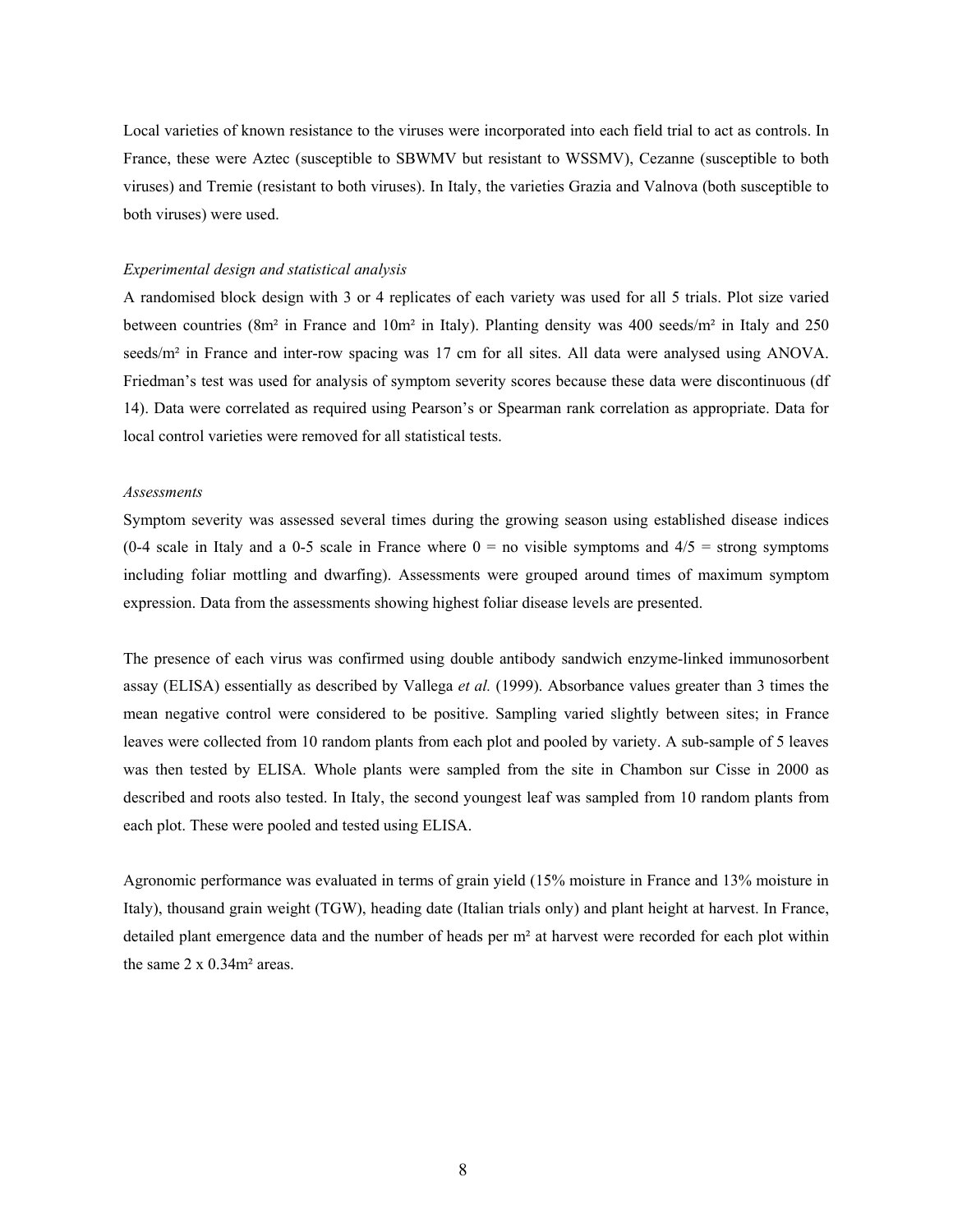## *RESULTS*

#### *SBWMV*

Symptom severity scores and ELISA results confirmed that susceptible local control varieties became infected with SBWMV at all sites. The most severe symptoms of SBWMV were evident in all three years at the site in Chambon sur Cisse. Strong foliar symptoms were accompanied by plant dwarfing and yield reductions in susceptible varieties (Table 1-3). Varieties Aardvark, Charger, Claire, Cockpit, Hereward and XI19 showed little or no foliar symptoms on SBWMV-infected land at any of the sites. ELISA confirmed the absence of SBWMV in the leaves of all of these varieties except Aardvark, where the virus was consistently found at low levels. At Chambon sur Cisse the average yields of resistant and susceptible varieties were respectively 8.21 and 4.76 t/ha in 2000, representing a 42% reduction in yield. The corresponding yield reductions in 2001 and 2002 respectively were 32% and 33%.

SBWMV infection at the sites in Ozzano in 2000 and Rome in 2002 was mild with infection starting very late in the season. No variety was consistently infected with the virus (Table 6, 10). In Rome in 2002, poor soil conditions at planting produced uneven emergence and caused some seed to be dragged into neighbouring plots. Severely affected plots were removed from the analysis. Yields for the remaining plots were adjusted to compensate for actual plot area planted. Severe, patchy infection at the site in Ozzano in 2002, reduced plant density and prevented the collection of any post harvest data. Despite good infection and symptom expression in control varieties, SBWMV failed to develop consistently in the UK varieties for both years at the site in Minerbio (Table 8, 9). Grain yield for the UK varieties grown on all Italian sites was not badly affected by this low level of virus infection (Table 6-10). Reductions in yield between resistant and susceptible varieties varied from 18% at the site in Minerbio in 2001 to 4% at the site in Ozzano in 2001. Symptomatology and ELISA results showed similar trends to the results from the French trials. Varieties Aardvark, Charger, Claire, Cockpit, Hereward and XI19 showed little or no foliar symptoms.

Yield positively correlated with number of heads per m², but negatively correlated with symptom severity, for all years at the Chambon sur Cisse site. Also, plant height at harvest and showed a significant negative relationship with symptom severity (Table 11-13). Significant differences were observed between varieties for TGW at all sites, including Landes Le Gaulois, irrespective of viral infection. Disease severity negatively correlated with plant emergence at Chambon sur Cisse in 2000.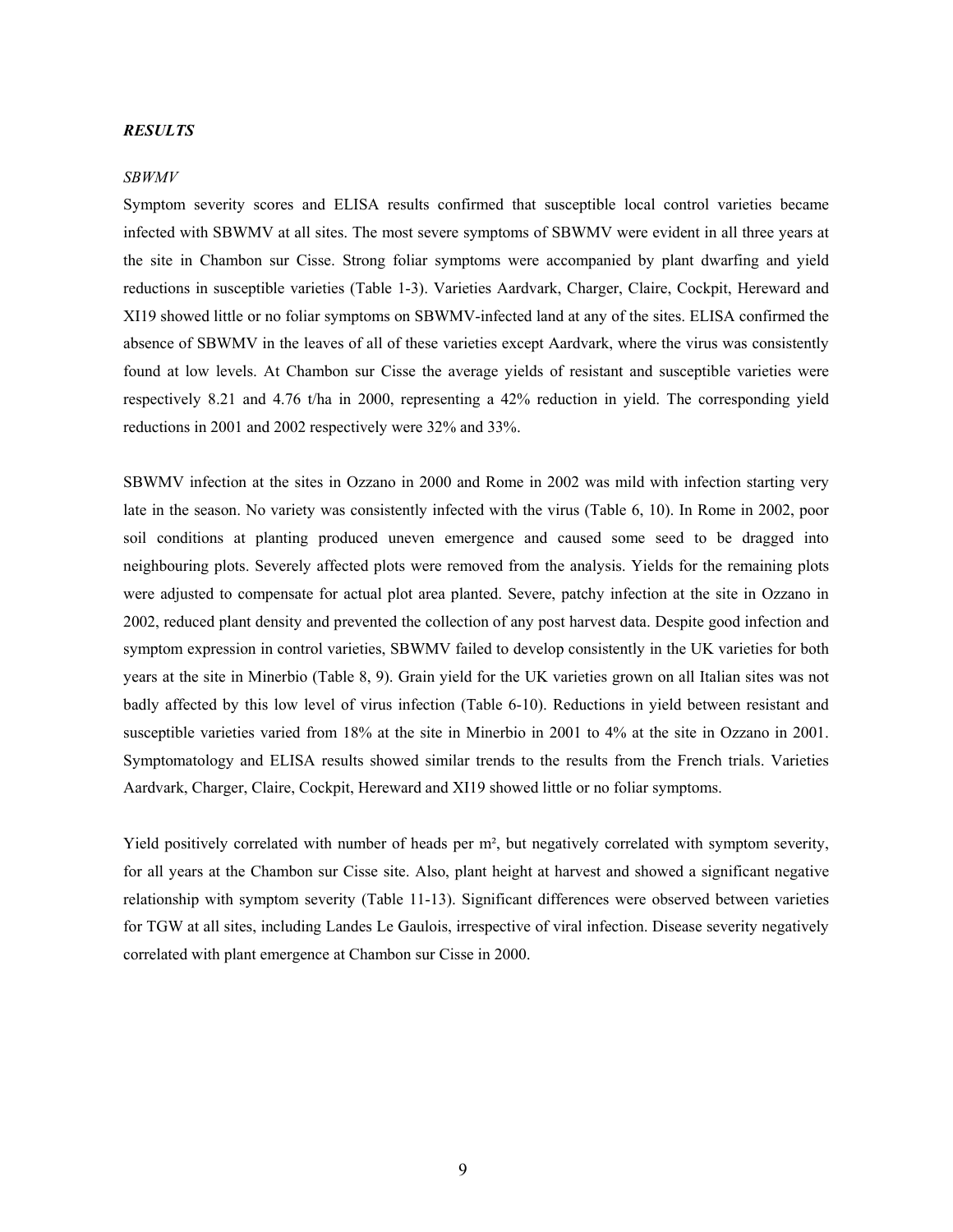## *WSSMV*

Symptom severity and ELISA of leaf material from the susceptible control variety (Cezanne) at 5 out of 6 WSSMV infected sites revealed heavy infection with WSSMV (Table 2-5, 11). However, no definite symptoms of WSSMV were observed on any UK varieties at any infected site, despite strong symptoms in susceptible control varieties. WSSMV failed to develop at the trial site in Chambon sur Cisse in 2000, where Cezanne remained healthy (Table 1).

## *DISCUSSION*

The majority of UK winter wheat varieties tested during the study were susceptible to infection by SBWMV in France and Italy. At the most heavily infected site, virus infection significantly reduced the average yield for susceptible varieties by 42% when compared to the average yield for resistant varieties. Furthermore, since the plants were not infected with WSSMV, this yield loss can be attributed to SBWMV infection alone. This large yield reduction was caused by a significant reduction in the number of heads per m². For example, in all 3 seasons at Chambon sur Cisse, yield was positively correlated with the number of heads per m² and negatively correlated to symptom severity. These results suggest that SBWMV reduces tillering in UK varieties of winter wheat and. Previous studies have implicated a reduction in tillering as the main cause of yield loss in SBWMV-infected wheat (Kucharek and Walker, 1974; Campbell *et al.*, 1975). At the site in Chambon sur Cisse in 2000, symptom severity negatively correlated with plant emergence (Table 11). This suggests early, severe infection by SBWMV may reduce plant emergence by increasing seedling mortality sometime within the first 4 weeks.

At the sites in Italy, UK varieties were not challenged sufficiently with the virus to cause large yield reductions. However, symptomatology and ELISA data showed the same trend as the results obtained at the sites in France, showing that the cultivars Charger, Claire, Cockpit, Hereward and XI19, were consistently resistant to SBWMV infection. Whilst virus particles were detected in the leaves of Aardvark, little or no reduction in yield was recorded, suggesting this variety is partially resistant.

Of the varieties identified as resistant, Claire, Charger, Hereward and XI19 are on the current 2002 recommended and provisionally recommended list and are therefore available for immediate use by UK farmers. However, resistant varieties of winter wheat have appeared on the recommended list by chance. UK breeders do not actively select for SBWMV resistance. In order to secure the future of growing winter wheat on infected land in the UK, resistance to SBMWV should be incorporated into the current breeding strategy.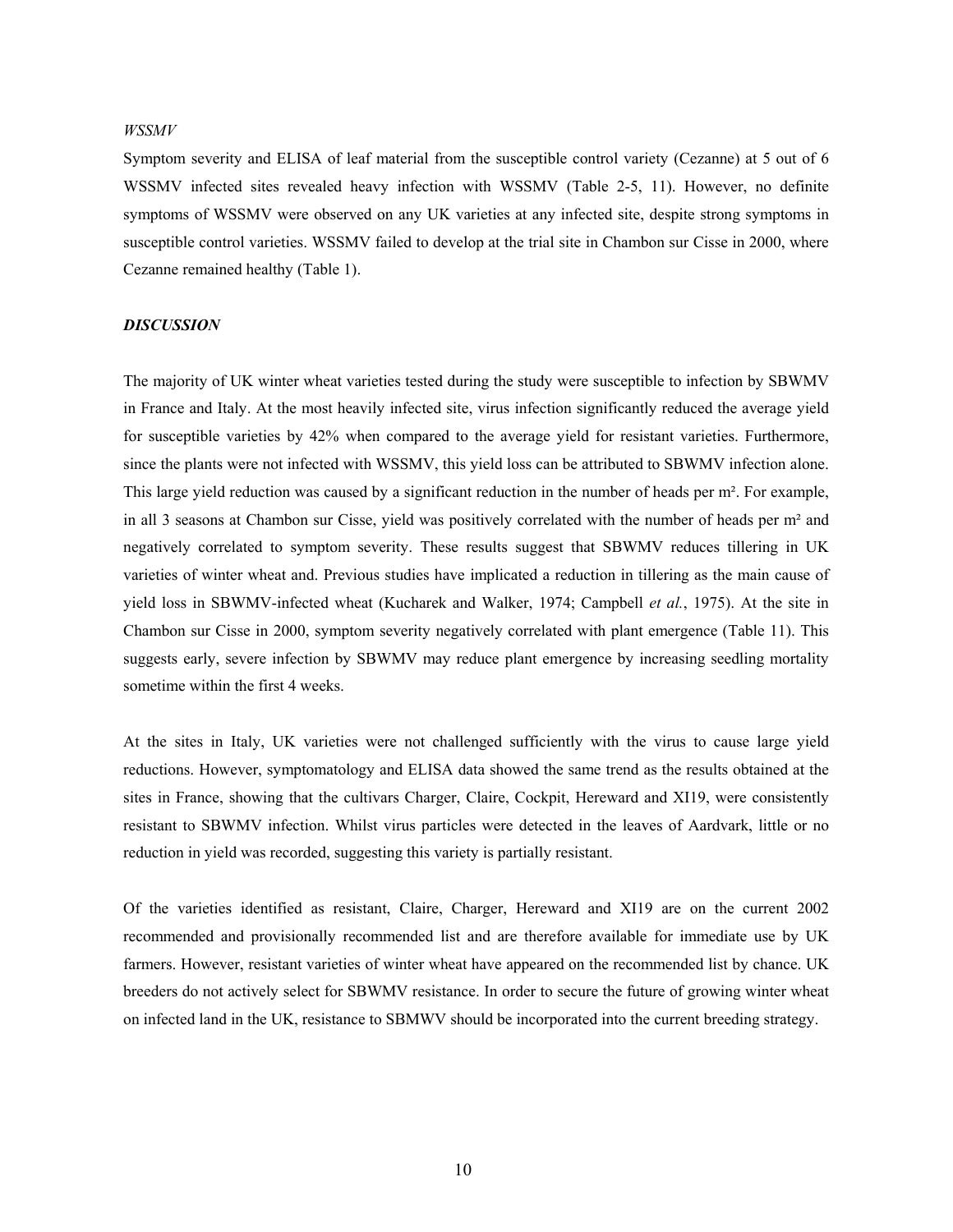The origin of resistance to SBWMV is unknown, although the variety Moulin has been implicated as a possible resistance source. The mechanisms for resistance are also unclear, however, the lack of virus in leaf material of resistant varieties suggests resistance may act by reducing virus movement to the aerial parts. Driskel *et al.* (2002) recently concluded that virus resistance in hard red winter wheat probably operates in the roots to block virus movement to the leaves. Clearly there is a need to research resistance mechanisms more thoroughly in the future.

The large variation in virus infection between sites, even between the same site in different years, highlights the importance of the environment in determining whether severe disease will occur. Also, the possibility of a reduction in plant emergence due to high disease pressure, suggests the importance of weather immediately post-planting. Basic analysis of meterological data collected at the Chambon sur Cisse site over the three years showed short periods of heavy rainfall coupled with average daily temperatures of 10-15°C within 2-3 weeks post-planting may have encouraged infection (data source Météo-France/ITCF). Successive periods of wet and dry are known to favour the lifecycle of *P.graminis* (Adams *et al.*, 1986) and the optimum temperature for *P. graminis* infection is thought to be between 10-15°C.

All 18 UK varieties tested are resistant to WSSMV. The virus was not detected in the leaves or roots of any of the varieties. It has previously been observed that a mixed infection of SBWMV and WSSMV can enhance viral infection and break down varietal resistance to SBWMV (Brakke & Langenberg, 1988) but this was not found to be the case in these trials.

Recent work has duplicated the 2002 trial at an infected site in Wiltshire to investigate whether similar yield reductions can be recorded in the UK climate, and to help validate the findings of this project. Worryingly, the results indicate even greater yield reductions than found at Chambon sur Cisse in 2000. In Wiltshire, SBWMV infection reduced the average yield for susceptible varieties by over 50% when compared to the average yield for resistant varieties.

## *ACKNOWLEDGEMENTS*

We would like to thank C. Ratti and C Rubies-Autonell at the Università di Bologna, M Bonnefoy at the Institut Technique des Céréales et des Fourrages and V. Vallega at the Istituto Sperimentale per la Cerealicoltura for completing the field work.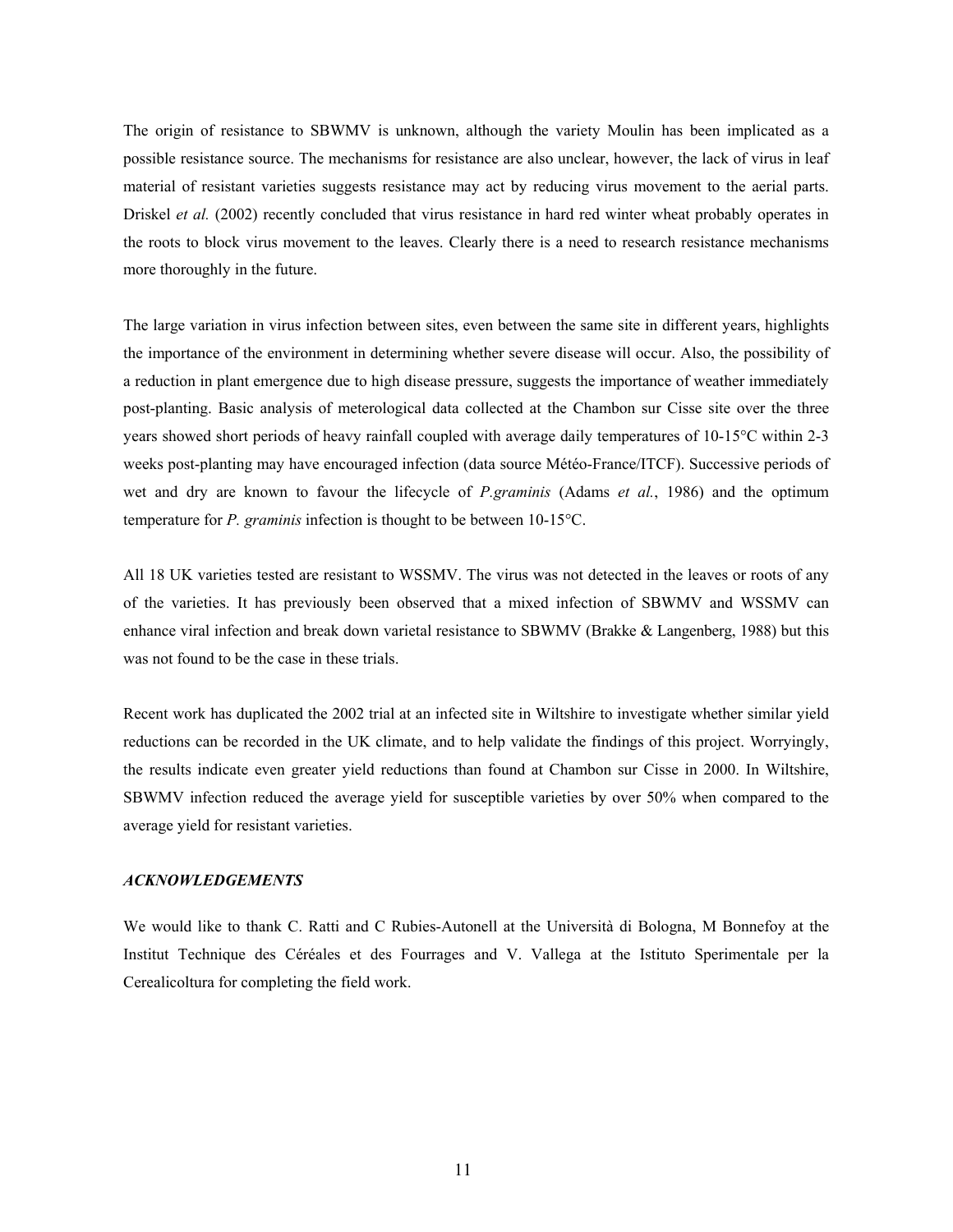#### *REFERENCES*

Adams MJ; Swaby AG; Macfalane I (1986). The susceptibility of barley cultivars to barley yellow mosaic virus (BaYMV) and its fungal vector *Polymyxa graminis*. *Annals of Applied Biology* **109**, 561-72.

Brakke MK (1971). Soil-borne wheat mosaic virus. CMI/AAB Descriptions of Plant Viruses, no. 77. Wallingford, UK: CAB International.

Brakke M K; Langenberg W G (1988). Experiences with soil-borne wheat mosaic virus in North America and elsewhere. In: *Developments in Applied Biology II. Viruses with Vectors,* eds J I Cooper & M J C Asher, pp. 183-202. Association of Applied Biologists: Wellesbourne, UK.

Campbell L G; Heyne E G; Gronau D M; Niblett C (1975). Effect of *Soil-borne wheat mosaic virus* on wheat yield. *Plant Disease Reporter* **59**, 472-476. Canova A; Quaglia A (1960). Il mosaico del frumento. *Informatore fitopatologico* **10**, 206-208

Clover G R G; Wright D; Henry C M (2001). Occurrence of *Soil-borne wheat mosaic virus* in the UK. In: *Proceedings of the Fourth Symposium of the International Working Group on Plant Viruses with Fungal Vectors, 1999*, eds J L Sherwood & C M Rush, pp.105-108. American Society of Sugar Beet Technologists: Denver, USA.

Driskel B A; Hunger R M; Payton M E; Verchot-Lubicz J (2002). Response of hard red winter wheat to *Soilborne wheat mosaic virus* using novel inoculation methods. *Phytopathology* **92**, 347-354.

Hariri D; Courtillot M; Zaoui P; Lapierre H (1987). Multiplication of *Soil-borne wheat mosaic virus*  (SBWMV) in wheat roots infected by a soil carrying SBWMV and *Wheat yellow mosaic virus* (WYMV). *Agronomie* **7**, 789-796.

Kucharek T A; Walker J A (1974). The presence of and damage caused by Soil-borne wheat mosaic virus in Florida. *Plant Disease Reporter* **58**, 763-765.

Signoret P A; Alliot B; Poinso B (1977). Présence en France du Wheat spindle streak mosaic virus. *Annales de Phytopathologie* **9**, 377-379.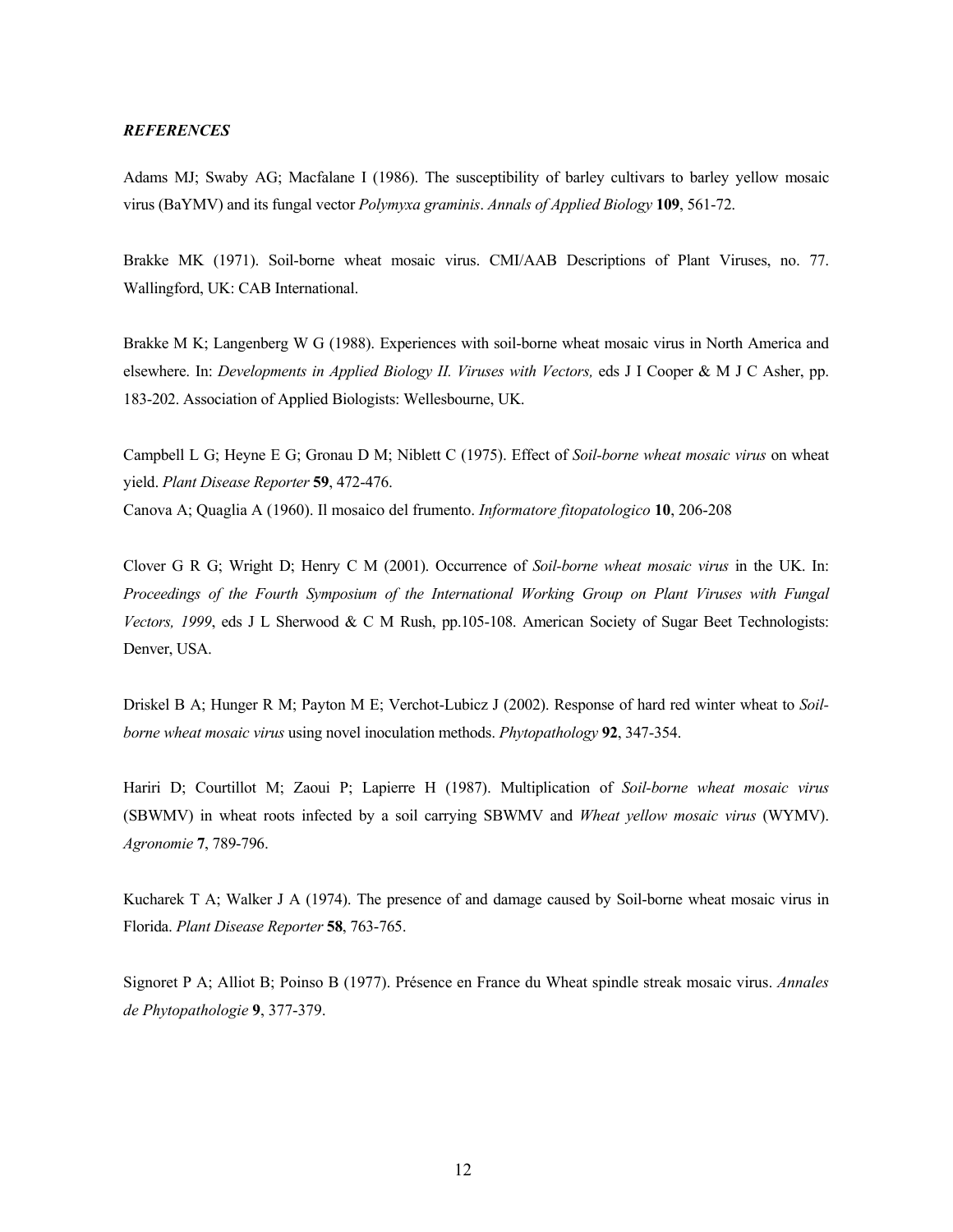Vallega V; Rubies-Autonell C; Turina M; Ratti C; Contoli S (1999). Reactions of durum wheat cultivars to infections by SBWMV grown in northern Italy during 1995-96 *Journal of Plant Diseases and Protection*  **106**, 284-290.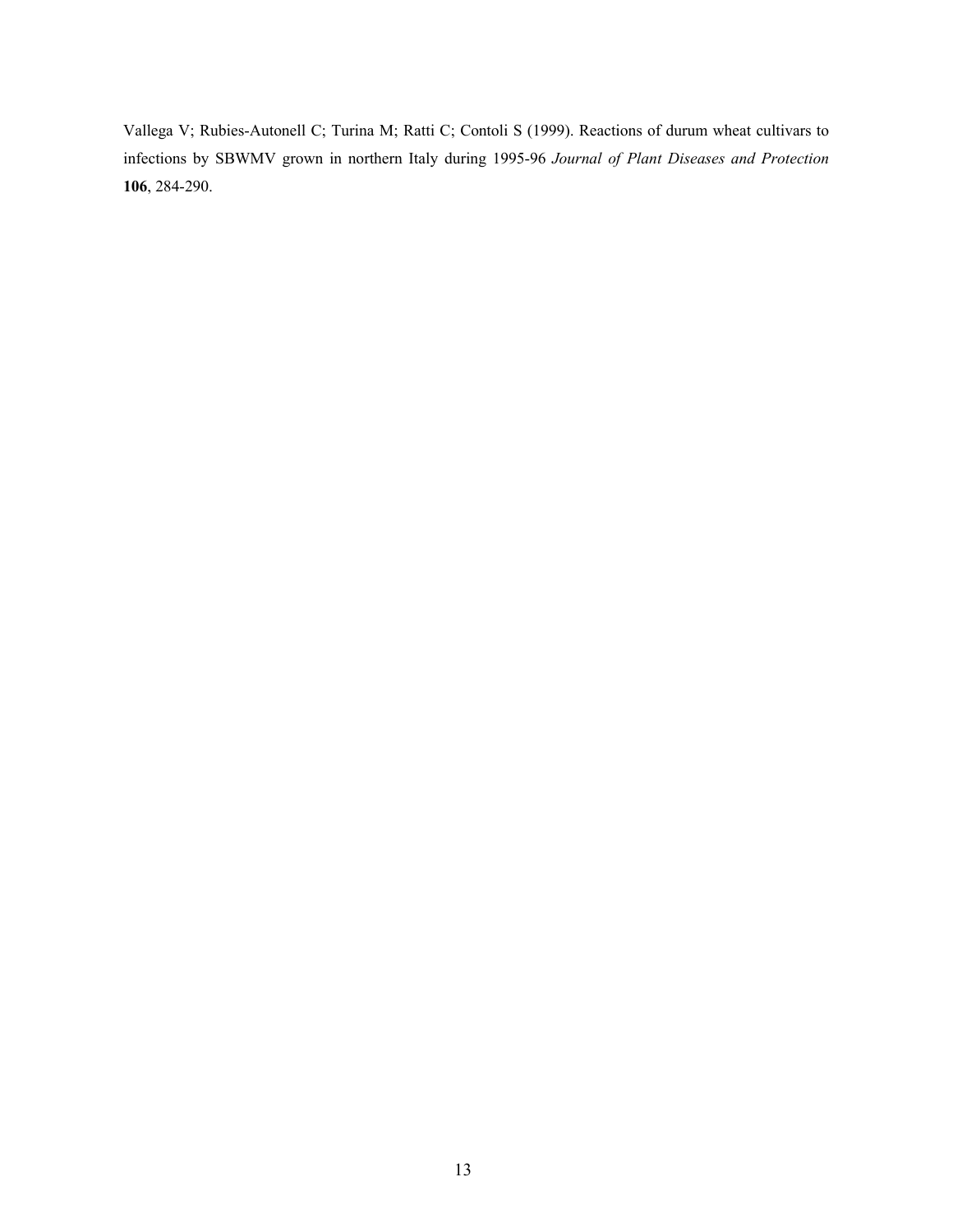#### *APPENDIX A*

| Variety           | Symptom  | Symptom  |                  | Leaves positive    | Yield       | Height   | Emergence                | Number of            |
|-------------------|----------|----------|------------------|--------------------|-------------|----------|--------------------------|----------------------|
|                   | severity | severity |                  | $($ of 5 $)$ ELISA | $(t/ha)$ at | (cm)     | (plants/m <sup>2</sup> ) | heads/m <sup>2</sup> |
|                   | $(0-5)$  | $(0-5)$  | 27/03/00         |                    | 15%         |          |                          |                      |
|                   | 09/03/00 | 03/05/00 | <b>SBWMV</b>     | <b>WSSMV</b>       | Humidity    |          | 17/11/99                 | 12/07/00             |
| Aztec             | 3.3      | 5.0      | 5                | $\theta$           | 4.64        | 49.6     | 281.0                    | 375.0                |
| Cezanne           | 5.0      | 5.0      | 4                | $\theta$           | 3.46        | 48.3     | 265.0                    | 255.9                |
| Tremie            | 0.0      | 0.0      | 0                | $\boldsymbol{0}$   | 8.23        | 80.0     | 262.3                    | 411.3                |
| Aardvark          | 0.0      | 1.7      | 1                | $\mathbf{0}$       | 7.43de      | 77.0de   | 301.3                    | 397.5bcde            |
| Charger           | 0.0      | 0.0      | $\boldsymbol{0}$ | $\overline{0}$     | 8.88e       | 75.6cde  | 259.7                    | 470.6de              |
| Claire            | 0.0      | 0.0      | $\boldsymbol{0}$ | 0                  | 8.34e       | 79.7e    | 254.0                    | 421.6cde             |
| Hereward          | 0.0      | 0.0      | $\boldsymbol{0}$ | $\mathbf{0}$       | 8.19e       | 80.3e    | 274.0                    | 483.3e               |
| <b>Buster</b>     | 4.7      | 5.0      | 4                | $\theta$           | 5.38bc      | 53.4ab   | 239.3                    | 344.1abcd            |
| Consort           | 5.0      | 5.0      | $\overline{4}$   | $\theta$           | 4.83bc      | 51.3ab   | 257.3                    | 292.2ab              |
| Equinox           | 5.0      | 5.0      | 5                | 0                  | 2.24a       | 49.7ab   | 251.3                    | 231.4a               |
| Madrigal          | 4.7      | 5.0      | 5                | $\overline{0}$     | 4.28b       | 49.0a    | 251.3                    | 368.1bcde            |
| Malacca           | 3.7      | 5.0      | 5                | $\boldsymbol{0}$   | 5.82cd      | 51.8ab   | 250.7                    | 382.8bcde            |
| Napier            | 4.7      | 5.0      | 3                | $\overline{0}$     | 4.95bc      | 51.6ab   | 238.3                    | 353.4abcde           |
| Reaper            | 4.3      | 4.3      | 5                | $\boldsymbol{0}$   | 4.71bc      | 57.6abcd | 238.7                    | 312.3abc             |
| Rialto            | 4.3      | 3.7      | 5                | 0                  | 4.93bc      | 65.5bc   | 277.3                    | 310.3abc             |
| Riband            | 4.7      | 5.0      | 4                | $\overline{0}$     | 4.54bc      | 55.0ab   | 243.0                    | 281.4ab              |
| Savannah          | 5.0      | 5.0      | 5                | $\boldsymbol{0}$   | 5.33bc      | 56.4abc  | 242.0                    | 274.5ab              |
| Shamrock          | 4.3      | 5.0      | $\overline{4}$   | $\boldsymbol{0}$   | 5.35bc      | 48.3a    | 232.0                    | 380.4bcde            |
| P-Value $(28 df)$ | 0.001    | < 0.001  |                  |                    | < 0.001     | < 0.001  | 0.09                     | < 0.001              |
| <b>SED</b>        |          |          |                  |                    | 0.472       | 4.99     | 19.17                    | 39.67                |

# **Table 1** Chambon sur Cisse 2000 (SBWMV+WSSMV)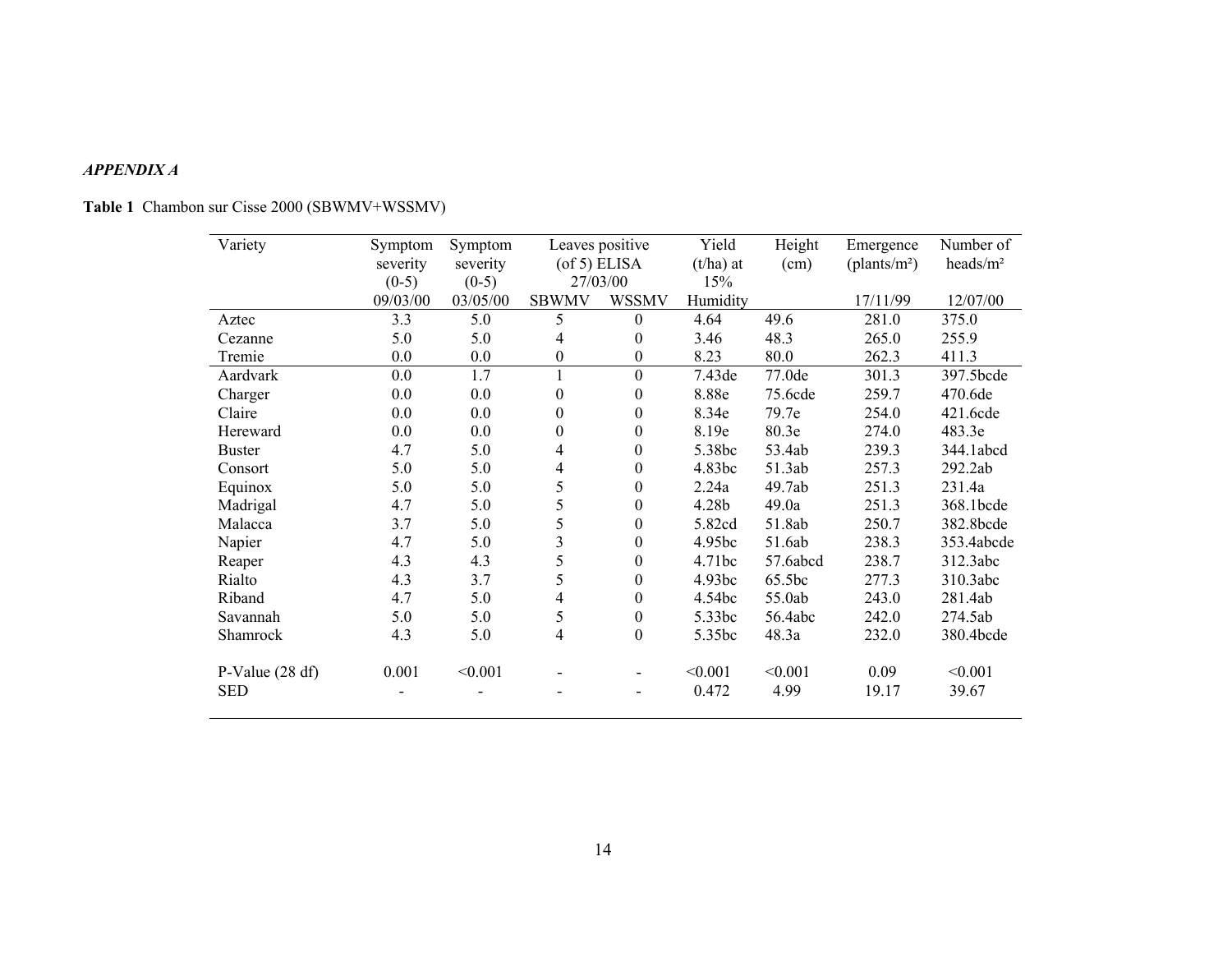| Variety           | Symptom  | Symptom  | <b>Results for SBWMV</b> |        | Results for              | Yield (t/ha)      | Height (cm) | Emergence                | Number of            |
|-------------------|----------|----------|--------------------------|--------|--------------------------|-------------------|-------------|--------------------------|----------------------|
|                   | severity | severity | ELISA 24/04/01           |        | <b>WSSMV ELISA</b>       | at $15%$          |             | (plants/m <sup>2</sup> ) | heads/m <sup>2</sup> |
|                   | $(0-5)$  | $(0-5)$  | (average of 5 plants)    |        | 24/04/01                 | humidity          |             |                          |                      |
|                   | 29/03/01 | 22/05/01 | Leaves                   | Roots  | Leaves                   |                   |             | 29/11/00                 | 27/06/01             |
| Aztec             | 4.3      | 5.0      | $^{+}$                   | $^{+}$ |                          | 3.35              | 50.9        | 227.0                    | 243.1                |
| Cezanne           | 4.3      | 5.0      | $+$                      | $+$    | $^{+}$                   | 2.72              | 41.8        | 190.7                    | 147.1                |
| Tremie            | 0.0      | 0.0      | $\overline{\phantom{0}}$ | $^{+}$ | $\overline{\phantom{a}}$ | 5.96              | 78.3        | 198.0                    | 245.6                |
| Aardvark          | 0.3      | 0.0      | $\overline{\phantom{0}}$ | $+$    | $\blacksquare$           | $5.14$ defg       | 65.0de      | 212.3                    | 239.2                |
| Charger           | 0.0      | 0.0      |                          | $^{+}$ | $\overline{\phantom{0}}$ | 5.77fg            | 70.0ef      | 205.9                    | 325.0                |
| Claire            | 0.0      | 0.0      |                          | $^{+}$ |                          | 5.88fg            | 70.0ef      | 205.4                    | 267.2                |
| Cockpit           | 1.3      | 0.0      |                          | $^{+}$ | $\overline{\phantom{0}}$ | 6.02 <sub>g</sub> | 80.0f       | 243.1                    | 273.0                |
| Hereward          | 0.0      | 0.0      |                          | $^{+}$ | $\overline{\phantom{0}}$ | $5.59$ efg        | 70.0ef      | 231.4                    | 278.0                |
| Buchan            | 5.0      | 5.0      | $^{+}$                   | $^{+}$ | $\overline{\phantom{0}}$ | 2.86a             | 40.2a       | 174.0                    | 160.8                |
| Consort           | 4.0      | 4.0      | $^{+}$                   | $+$    |                          | 3.52abc           | 54.7cd      | 167.7                    | 190.7                |
| Eclipse           | 4.0      | 3.7      | $^{+}$                   | $^{+}$ |                          | 3.86abcd          | 45.7abc     | 193.6                    | 199.0                |
| Equinox           | 3.7      | 3.0      | $^{+}$                   | $+$    |                          | 3.48ab            | 51.8abc     | 228.9                    | 209.8                |
| Madrigal          | 4.7      | 5.0      | $^{+}$                   | $+$    | $\overline{\phantom{0}}$ | 3.67abc           | 43.9abc     | 180.9                    | 157.8                |
| Malacca           | 3.0      | 3.3      | $^{+}$                   | $+$    |                          | 4.56bcdef         | 50.4abc     | 221.1                    | 293.1                |
| Napier            | 4.0      | 4.7      | $^{+}$                   | $^{+}$ |                          | 4.62bcdef         | 52.8bcd     | 129.9                    | 183.8                |
| Rialto            | 3.0      | 3.0      | $^+$                     | $^{+}$ | $\overline{\phantom{0}}$ | 3.93abcd          | 41.2ab      | 222.1                    | 210.3                |
| Savannah          | 4.0      | 4.3      | $^{+}$                   | $+$    | $\overline{\phantom{0}}$ | 4.20abcde         | 53.0bcd     | 168.1                    | 199.0                |
| Shamrock          | 3.3      | 2.7      | $^{+}$                   | $^{+}$ |                          | 4.83cdef          | 51.9abcd    | 267.2                    | 348.0                |
| P-Value $(28 df)$ | < 0.001  | < 0.001  |                          |        |                          | < 0.001           | < 0.001     | < 0.001                  | < 0.001              |
| <b>SED</b>        |          |          |                          |        |                          | 0.405             | 3.53        | 34.31                    | 30.93                |

**Table 2** Chambon sur Cisse 2001 (SBWMV+WSSMV)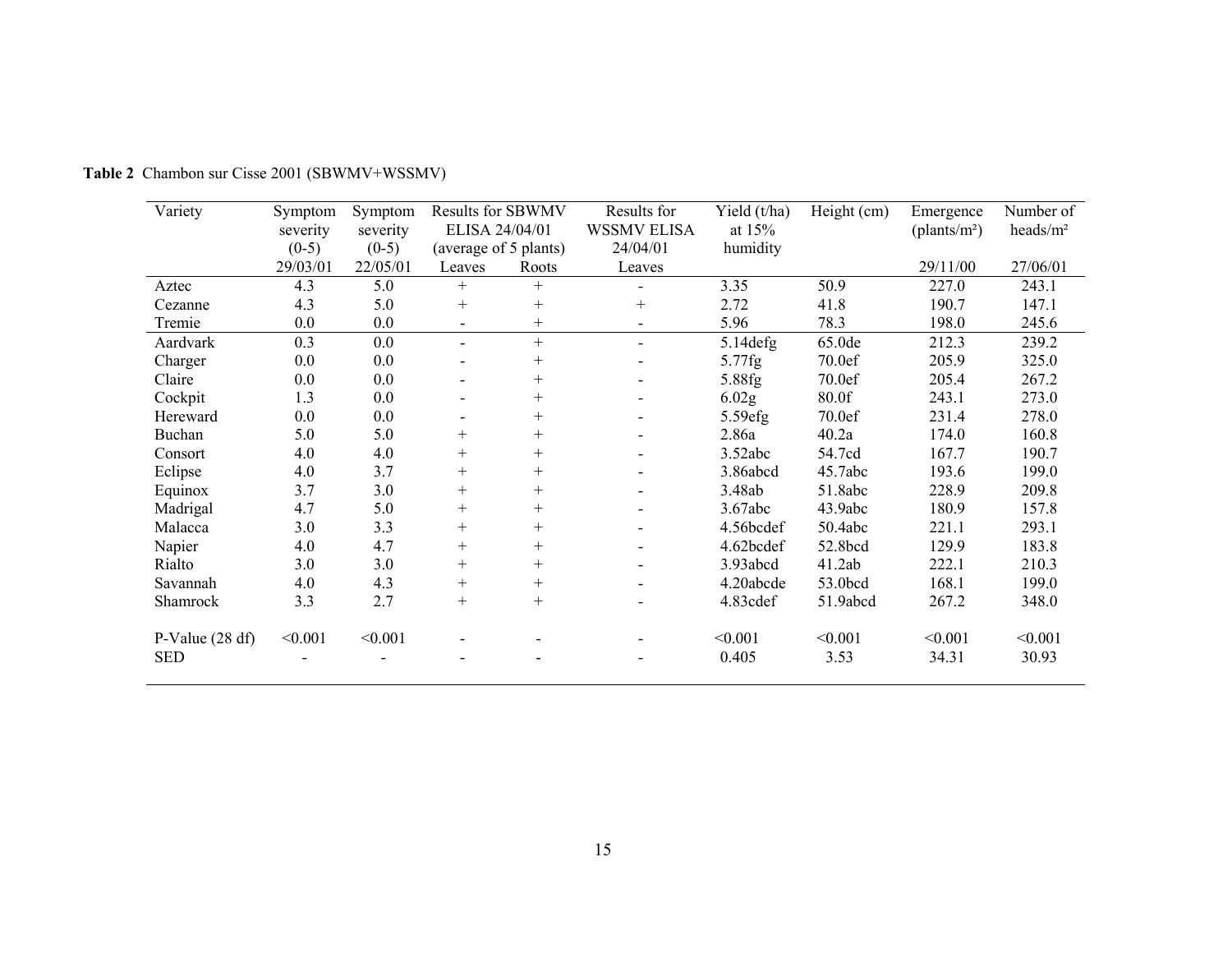| Variety           | Symptom  | Leaves positive    |                          | <b>TGW</b>        | Yield (t/ha) | Height            | Emergence                | Number of            |
|-------------------|----------|--------------------|--------------------------|-------------------|--------------|-------------------|--------------------------|----------------------|
|                   | severity | $($ of 5 $)$ ELISA |                          | at                | at           | (cm)              | (plants/m <sup>2</sup> ) | heads/m <sup>2</sup> |
|                   | $(0-5)$  | 25/04/02           |                          | 15%               | 15%          |                   |                          |                      |
|                   | 11/04/02 | <b>SBWMV</b>       | <b>WSSMV</b>             | Humidity          | Humidity     |                   | 15/11/01                 | 02/07/02             |
| Cezanne           | 5        | 5                  | 3                        | 39.6              | 5.28         | 75.0              | 144                      | 259                  |
| Aardvark          | 1.0      | $\overline{2}$     | $\boldsymbol{0}$         | 50.9 <sub>g</sub> | 9.91         | 80.0f             | 179                      | 327cd                |
| Charger           | 0.0      | $1*$               | $\boldsymbol{0}$         | 47.8efg           | 9.83         | 75.0ef            | 191                      | 303bcd               |
| Claire            | 0.0      | $1*$               | $\mathbf{0}$             | 45.8ef            | 10.00        | 79.0f             | 206                      | 304bcd               |
| Hereward          | 0.0      | $1*$               | $\theta$                 | 46.0ef            | 9.62         | 80.0f             | 165                      | 292bcd               |
| XI19              | 0.7      | $\overline{0}$     | $\mathbf{0}$             | 58.0h             | 9.28         | 90.0 <sub>g</sub> | 174                      | 286bcd               |
| <b>Biscay</b>     | 3.3      | 4                  | $\theta$                 | 48.7fg            | 8.98         | 71.0de            | 214                      | 305bcd               |
| Consort           | 4.7      | 5                  | $\theta$                 | $41.7$ bce        | 6.59         | 66.7cd            | 172                      | 270bc                |
| Deben             | 4.3      | 5                  | $\theta$                 | 44.8de            | 7.13         | 79.7f             | 183                      | 292bcd               |
| Equinox           | 4.7      | 5                  | $\theta$                 | 49.1fg            | 4.26         | 56.7a             | 152                      | 201a                 |
| Malacca           | 4.7      | 4                  | $\boldsymbol{0}$         | 39.9 <sub>b</sub> | 6.62         | 59.3ab            | 218                      | 351d                 |
| Napier            | 4.7      | $\overline{4}$     | $\theta$                 | 46.2ef            | 6.89         | 66.0bcd           | 171                      | 275bc                |
| Option            | 5.0      | 5                  | $\boldsymbol{0}$         | 36.1a             | 5.44         | 59.3ab            | 197                      | 267bc                |
| Savannah          | 5.0      | 5                  | $\boldsymbol{0}$         | 44.3cde           | 5.83         | 63.3abc           | 184                      | 250ab                |
| <b>Shamrock</b>   | 3.7      | 5                  | $\boldsymbol{0}$         | 41.1bc            | 6.87         | 58.7a             | 156                      | 262abc               |
| Tanker            | 5.0      | 5                  | $\boldsymbol{0}$         | 46.1ef            | 6.76         | 58.3a             | 187                      | 245ab                |
| P-Value $(28 df)$ | < 0.001  |                    |                          | < 0.001           | < 0.001      | < 0.001           | 0.285                    | 0.004                |
| <b>SED</b>        |          |                    | $\overline{\phantom{0}}$ | 1.61              | 0.549        | 3.11              | 24.4                     | 28.7                 |

**Table 3** Chambon sur Cisse 2002 (SBWMV+WSSMV)

\* Weak positive.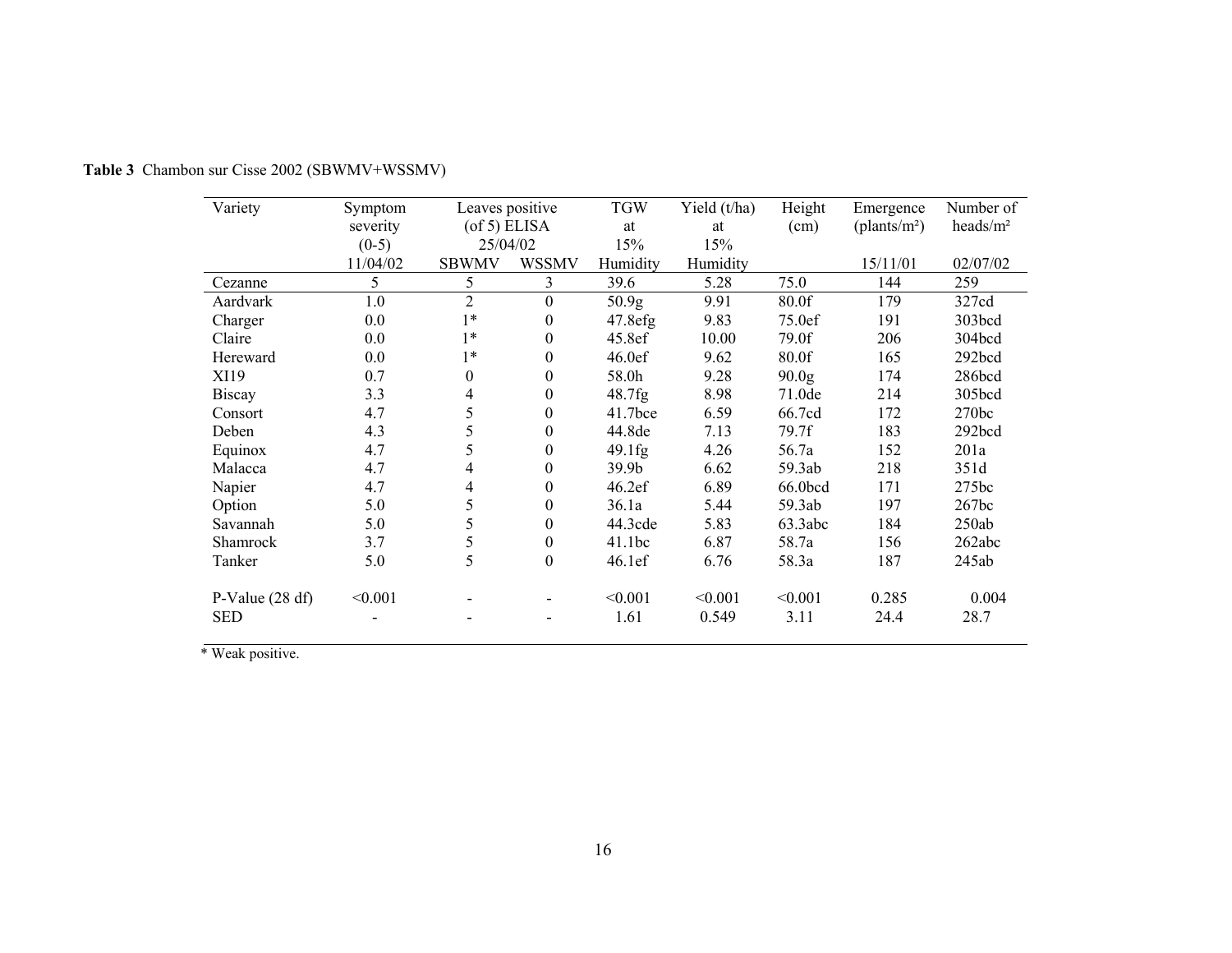| Variety           | Symptom          | Symptom          | Leaves positive for | Yield $(t/ha)$ | Height   | Emergence                | Number of            |
|-------------------|------------------|------------------|---------------------|----------------|----------|--------------------------|----------------------|
|                   | severity $(0-5)$ | severity $(0-5)$ | WSSMV (of 5) by     | at $15%$       | (cm)     | (plants/m <sup>2</sup> ) | heads/m <sup>2</sup> |
|                   | 09/03/00         | 03/05/00         | ELISA 27/03/00      | humidity       |          | 26/09/99                 | 12/07/00             |
| Aztec             | 0.0              | 0.0              | 0                   | 6.30           | 77.3     | 265.7                    | 533.3                |
| Cezanne           | 4.7              | 5.0              | 5                   | 5.03           | 82.3     | 262.3                    | 414.7                |
| Tremie            | 0.0              | 0.0              | $\boldsymbol{0}$    | 6.45           | 77.7     | 259.0                    | 481.9                |
| Aardvark          | 0.0              | 0.3              | $\boldsymbol{0}$    | 4.20abc        | 73.0a    | 289.7                    | 389.2                |
| Charger           | 0.0              | 0.0              | $\boldsymbol{0}$    | 5.76c          | 74.0ab   | 251.0                    | 534.3                |
| Claire            | 0.0              | 0.0              | $\theta$            | 4.21abc        | 81.7bcd  | 236.7                    | 435.3                |
| Hereward          | 0.0              | 0.0              | $\overline{0}$      | 5.23abc        | 79.3abcd | 252.7                    | 507.4                |
| <b>Buster</b>     | 0.0              | 0.0              | $\theta$            | 5.30abc        | 75.3abc  | 212.0                    | 419.1                |
| Consort           | 0.0              | 0.0              | $\overline{0}$      | 4.93abc        | 77.0abcd | 250.0                    | 471.1                |
| Equinox           | 0.0              | 0.0              | $\theta$            | 3.87ab         | 72.0a    | 255.0                    | 410.3                |
| Madrigal          | 0.0              | 0.0              | 0                   | 3.60a          | 72.3a    | 227.1                    | 418.6                |
| Malacca           | 0.0              | 0.0              | $\boldsymbol{0}$    | 5.06abc        | 78.3abcd | 211.3                    | 533.3                |
| Napier            | 0.0              | 0.0              | $\overline{0}$      | 5.73bc         | 74.7abc  | 220.0                    | 476.5                |
| Reaper            | 0.0              | 0.0              | $\theta$            | 3.81a          | 83.0cd   | 222.7                    | 433.8                |
| Rialto            | 0.7              | 0.0              | $\boldsymbol{0}$    | 5.16abc        | 84.7d    | 247.7                    | 445.1                |
| Riband            | 0.0              | 0.0              | $\boldsymbol{0}$    | 4.87abc        | 82.0bcd  | 239.7                    | 389.2                |
| Savannah          | 0.0              | 0.0              | $\boldsymbol{0}$    | 5.11abc        | 80.0abcd | 273.3                    | 409.3                |
| Shamrock          | 0.0              | 0.0              | $\boldsymbol{0}$    | 5.38abc        | 76.3abcd | 234.3                    | 459.3                |
| P-Value $(28 df)$ | 0.450            | 0.450            |                     | 0.015          | < 0.001  | 0.009                    | 0.009                |
| <b>SED</b>        |                  |                  |                     | 0.612          | 2.66     | 18.41                    | 39.67                |

**Table 4** Landes Le Gaulois 2000 (WSSMV)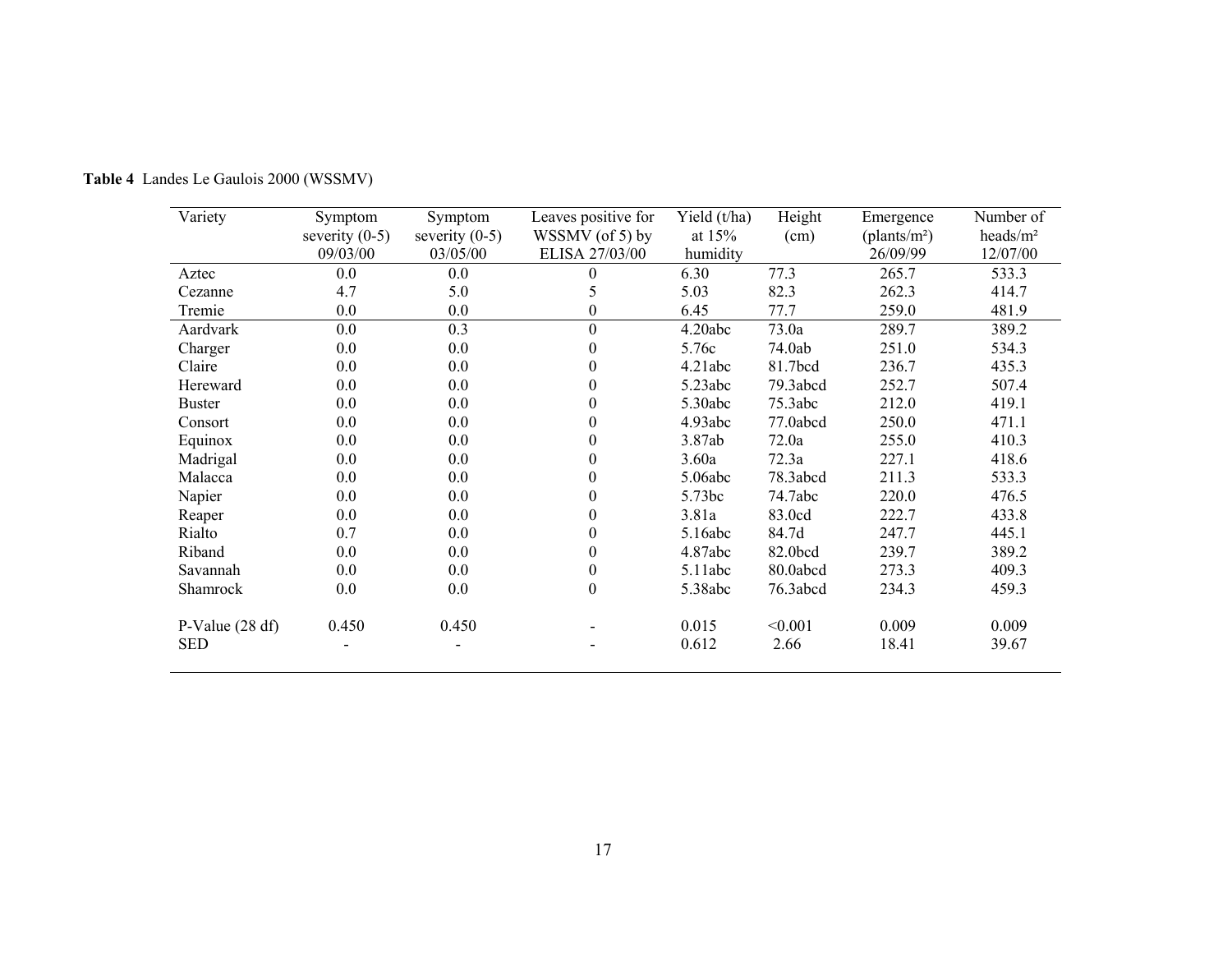| Variety           | Symptom  | Symptom                  | Yield $(t/ha)$ | TGW(g)   | Height  | Emergence                | Number of            |
|-------------------|----------|--------------------------|----------------|----------|---------|--------------------------|----------------------|
|                   | severity | severity                 | at $15%$       | at $15%$ | (cm)    | (plants/m <sup>2</sup> ) | heads/m <sup>2</sup> |
|                   | $(0-5)$  | $(0-5)$                  |                |          |         |                          |                      |
|                   | 12/03/02 | 17/04/02                 | Humidity       | Humidity |         | 15/11/01                 | 02/07/02             |
| Cezanne           | 4.0      | 4.0                      | 10.65          | 53.38    | 95.7    | 247                      | 459                  |
| Aardvark          | 0.0      | 0.0                      | 10.22cde       | 53.00    | 84.7cde | 227                      | 419                  |
| Charger           | 0.0      | 0.0                      | 10.00cd        | 56.20    | 78.7ab  | 229                      | 436                  |
| Claire            | 0.0      | 0.0                      | $10.93$ efg    | 45.77    | 85.7cde | 238                      | 433                  |
| Hereward          | 0.0      | 0.0                      | 9.07ab         | 45.93    | 86.7de  | 212                      | 446                  |
| XI19              | 0.0      | 0.0                      | 11.18g         | 52.70    | 96.3h   | 202                      | 403                  |
| <b>Biscay</b>     | 0.0      | 0.0                      | 11.10fg        | 50.33    | 90.7fg  | 241                      | 471                  |
| Consort           | 0.7      | 0.0                      | 10.02cd        | 46.63    | 85.0cde | 232                      | 458                  |
| Deben             | 0.0      | 0.0                      | $10.64$ defg   | 51.13    | 93.0gh  | 202                      | 465                  |
| Equinox           | 1.3      | 0.0                      | 10.33cdef      | 53.47    | 78.3a   | 208                      | 383                  |
| Malacca           | 0.0      | 0.0                      | 10.09cd        | 44.43    | 85.0cde | 220                      | 482                  |
| Napier            | 1.3      | 0.0                      | 10.31cdef      | 50.27    | 83.7cd  | 206                      | 456                  |
| Option            | 1.3      | 0.0                      | 10.24cde       | 44.53    | 88.0ef  | 196                      | 427                  |
| Savannah          | 0.7      | 0.0                      | $10.60$ defg   | 50.87    | 85.7cde | 215                      | 397                  |
| Shamrock          | 0.7      | 0.0                      | 8.78a          | 44.53    | 82.0bc  | 239                      | 481                  |
| Tanker            | 1.3      | 0.0                      | 9.71bc         | 48.27    | 76.3a   | 232                      | 390                  |
| P-Value $(42 df)$ | 0.126    | $\overline{\phantom{a}}$ | < 0.001        | < 0.001  | < 0.001 | 0.337                    | 0.012                |
| <b>SED</b>        |          |                          | 0.355          | 0.642    | 1.67    | 19.71                    | 28.20                |

**Table 5** Landes Le Gaulois 2002 (WSSMV)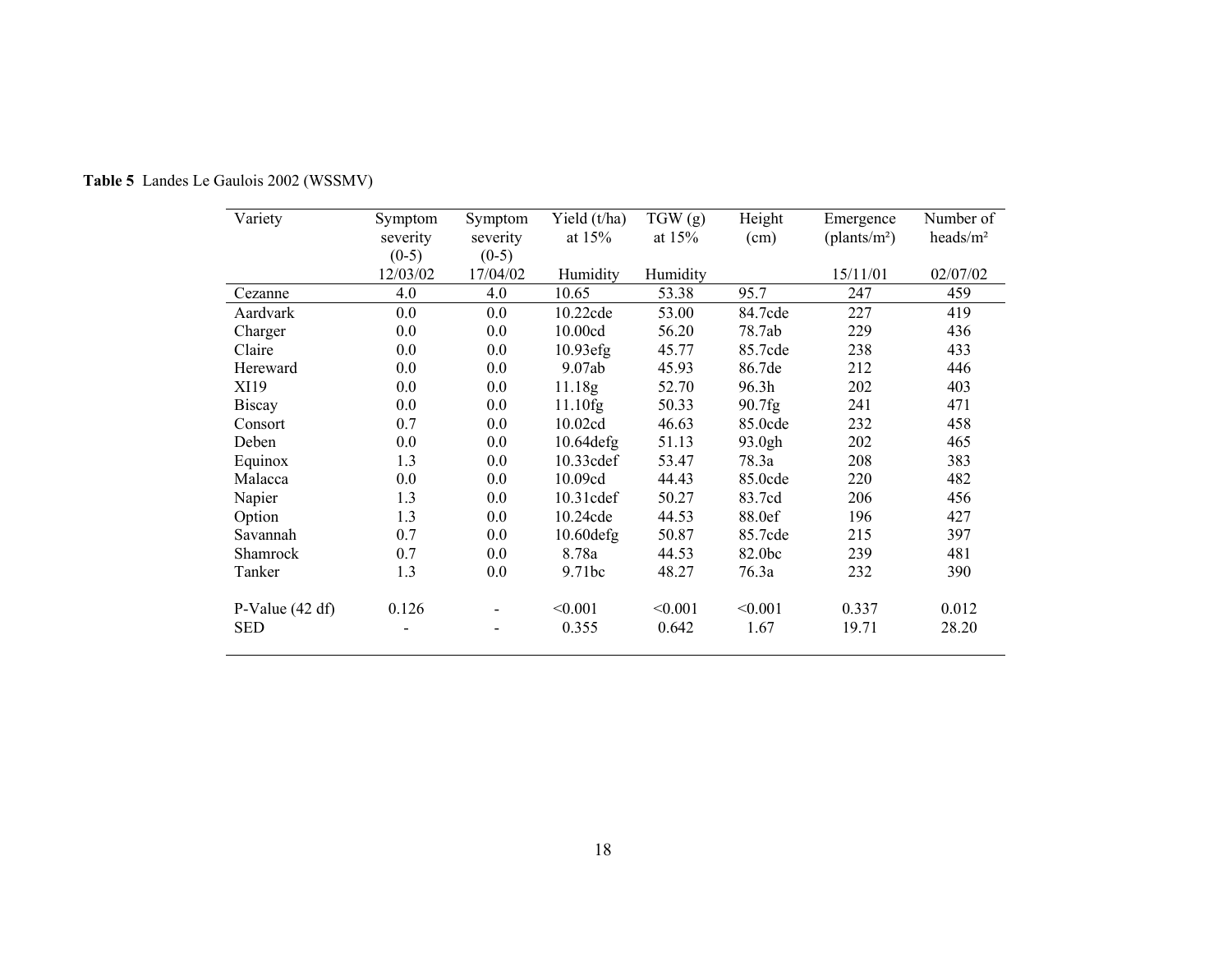| Variety           | Symptom severity $(0-4)$<br>18/04/00 | SBWMV ELISA on<br>leaves 27/03/00 | Yield (t/ha) at<br>13% humidity | Height (cm) |
|-------------------|--------------------------------------|-----------------------------------|---------------------------------|-------------|
|                   |                                      | $($ of 4 plots $)$                |                                 |             |
| Grazia            | 0.75                                 | 4                                 | 3.67                            | 83.5        |
| Valnova           | 0.56                                 | 4                                 | 4.45                            | 82.3        |
| Aardvark          | 0.38                                 | $\boldsymbol{0}$                  | 4.99bcd                         | $70.5$ bcde |
| Charger           | 0.13                                 | 0                                 | 5.35d                           | 69.0bcde    |
| Claire            | 0.31                                 | 0                                 | 4.60abc                         | 72.5de      |
| Hereward          | 0.13                                 | 0                                 | 4.71abcd                        | 70.5cde     |
| <b>Buster</b>     | 0.19                                 | 1                                 | 4.65abcd                        | 65.3abc     |
| Consort           | 0.46                                 | $\boldsymbol{0}$                  | 4.91 <sub>bcd</sub>             | 66.3abcd    |
| Equinox           | 0.19                                 | $\boldsymbol{0}$                  | 5.15cd                          | 67.3abcd    |
| Madrigal          | 0.31                                 | 1                                 | 4.54abc                         | 63.3ab      |
| Malacca           | 0.19                                 | 0                                 | 4.70abcd                        | 75.0ef      |
| Napier            | 0.25                                 | 2                                 | 5.03cd                          | 70.5cde     |
| Reaper            | 0.13                                 | $\boldsymbol{0}$                  | 4.89bcd                         | 74.8ef      |
| Rialto            | 0.25                                 | $\overline{c}$                    | 4.81bcd                         | 80.8f       |
| Riband            | 0.69                                 | 1                                 | 3.95a                           | 72.5de      |
| Savannah          | 0.69                                 | $\boldsymbol{0}$                  | 4.29ab                          | 61.0a       |
| Shamrock          | 0.00                                 | $\boldsymbol{0}$                  | 5.11cd                          | $71.0$ cde  |
| P-Value $(42 df)$ | 0.107                                |                                   | < 0.001                         | < 0.001     |
| <b>SED</b>        |                                      |                                   | 0.255                           | 2.37        |

**Table 6** Ozzano 2000 (SBWMV)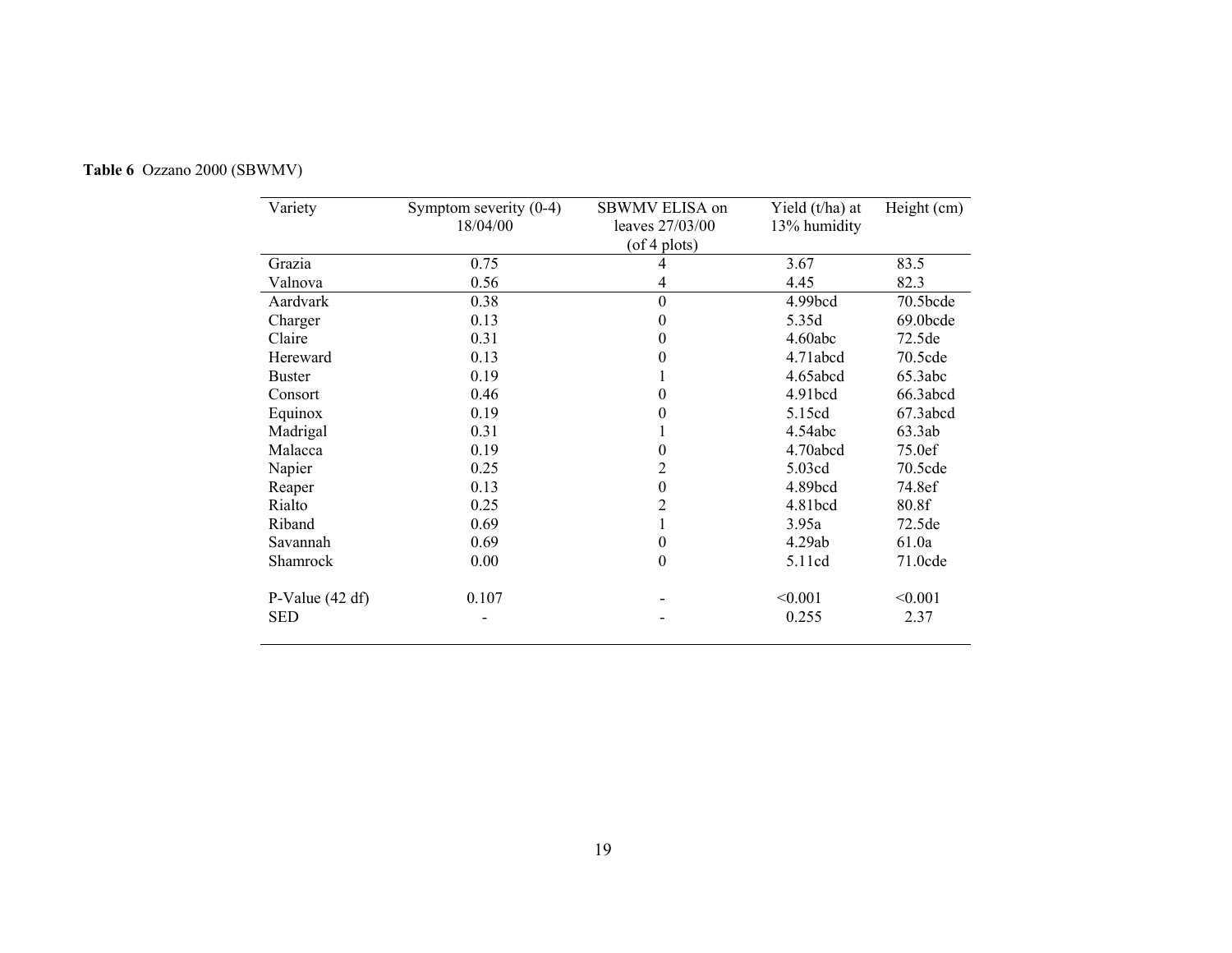| Variety           | Symptom severity $(0-4)$ |          |                    | SBWMV ELISA on leaves |  |  |  |
|-------------------|--------------------------|----------|--------------------|-----------------------|--|--|--|
|                   |                          |          | $($ of 4 plots $)$ |                       |  |  |  |
|                   | 13/03/02                 | 03/04/02 | 13/03/02           | 03/04/02              |  |  |  |
| Grazia            | 3.9                      | 3.2      | 3                  | 4                     |  |  |  |
| Valnova           | 4.0                      | 3.7      | 2                  | 3                     |  |  |  |
| Aardvark          | 0.2                      | 0.3      |                    | 1                     |  |  |  |
| Charger           | 0.7                      | 0.8      | 0                  | 0                     |  |  |  |
| Claire            | 0.5                      | 0.2      | 0                  | 0                     |  |  |  |
| Hereward          | 0.0                      | 0.0      |                    | 0                     |  |  |  |
| X 119             | 0.1                      | 0.4      |                    | 0                     |  |  |  |
| <b>Biscay</b>     | 0.3                      | 0.2      | $\mathbf{\Omega}$  | 0                     |  |  |  |
| Consort           | 0.3                      | 1.0      | 0                  | 2                     |  |  |  |
| Deben             | 1.8                      | 0.8      | 3                  | 1                     |  |  |  |
| Equinox           | 2.5                      | 1.9      |                    | $\overline{c}$        |  |  |  |
| Malacca           | 0.3                      | 0.2      |                    | $\overline{c}$        |  |  |  |
| Napier            | 1.3                      | 1.0      | 2                  | 3                     |  |  |  |
| Option            | 1.0                      | 1.4      | $\overline{2}$     | 3                     |  |  |  |
| Savannah          | 1.3                      | 1.0      |                    |                       |  |  |  |
| Shamrock          | 1.3                      | 1.4      |                    | 0                     |  |  |  |
| Tanker            | 2.2                      | 1.8      | 2                  |                       |  |  |  |
| P-Value $(df 14)$ | 0.006                    | 0.047    |                    |                       |  |  |  |
| <b>SED</b>        |                          |          |                    |                       |  |  |  |

# **Table 7** Ozzano 2002 (SBWMV)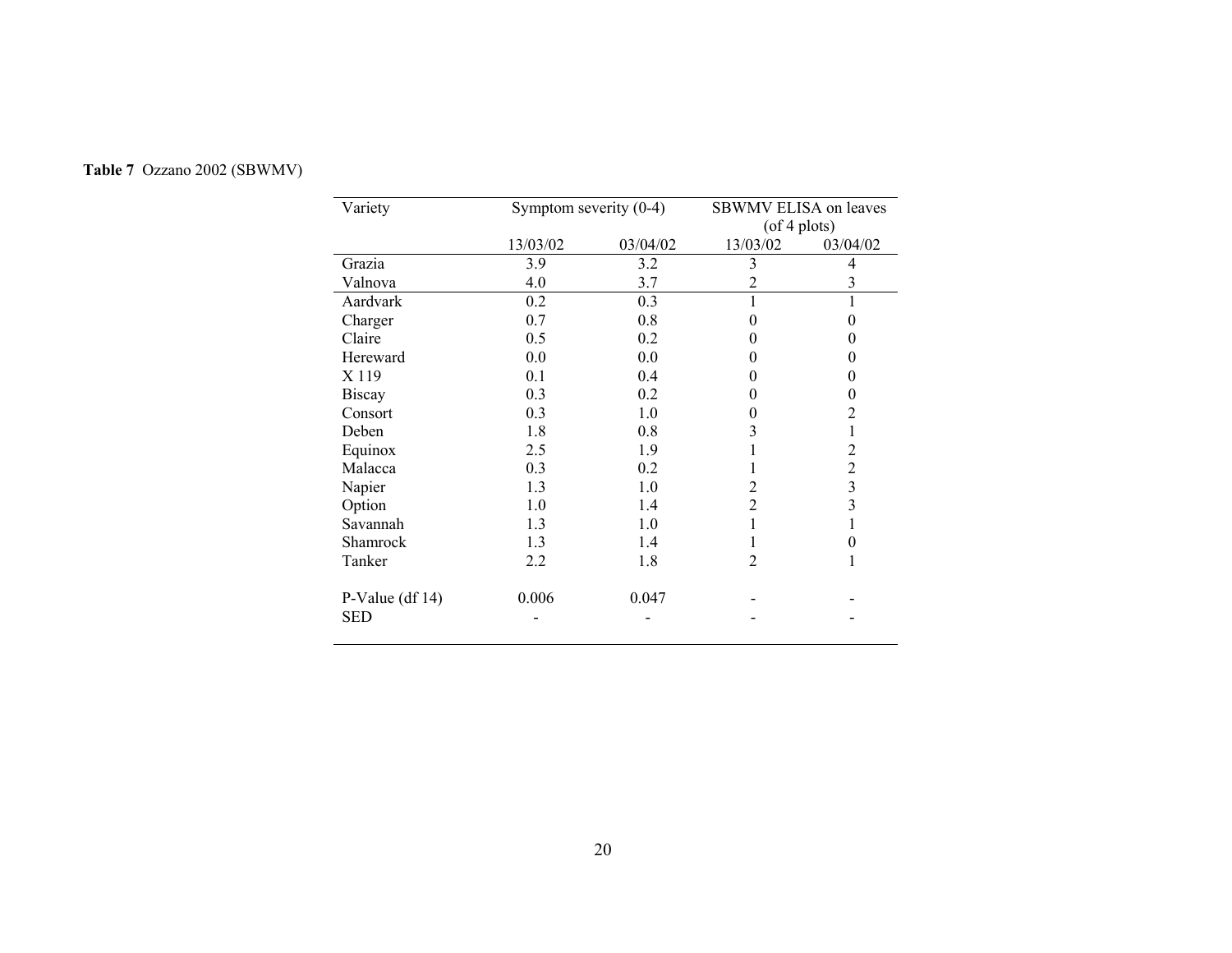| Variety           | Symptom          | SBWMV ELISA on     | Yield (t/ha) at   | Height $(cm)$ |
|-------------------|------------------|--------------------|-------------------|---------------|
|                   | severity $(0-4)$ | Leaves 21/03/01    | 13% humidity      |               |
|                   | 05/03/01         | $($ of 4 plots $)$ |                   |               |
| Grazia            | 2.75             | 4                  | 3.80              | 72.5          |
| Valnova           | 3.00             | 4                  | 2.02              | 71.8          |
| Aardvark          | 0.50             |                    | 8.19gh            | 85.0bc        |
| Charger           | 0.13             | $\theta$           | 6.85ef            | 83.8bc        |
| Claire            | 0.00             | 0                  | 8.29h             | 92.5de        |
| Cockpit           | 0.10             | 0                  | 6.47de            | 112.5f        |
| Hereward          | 0.25             | 0                  | 6.24de            | 86.3cd        |
| Buchan            | 1.00             | 2                  | $7.34$ efgh       | 79.0ab        |
| Consort           | 1.13             | 2                  | 3.90 <sub>b</sub> | 79.5abc       |
| Eclipse           | 1.19             | 1                  | $7.27$ efgh       | 86.3cd        |
| Equinox           | 0.94             | 3                  | 7.78fgh           | 76.3a         |
| Madrigal          | 0.63             | 2                  | 6.71ef            | 78.6ab        |
| Malacca           | 0.56             |                    | 5.29cd            | 85.0bc        |
| Napier            | 1.06             | 4                  | $7.03$ efg        | 81.0abc       |
| Rialto            | 0.38             |                    | $6.20$ cde        | 96.3e         |
| Savannah          | 0.88             |                    | 4.99bc            | 82.0abc       |
| Shamrock          | 0.06             |                    | 2.56a             | 79.3ab        |
| P-Value $(42 df)$ | < 0.001          | 0.05               | < 0.001           | < 0.001       |
| <b>SED</b>        |                  | 0.2321             | 0.395             | 2.27          |

# **Table 8** Minerbio 2001 (SBWMV)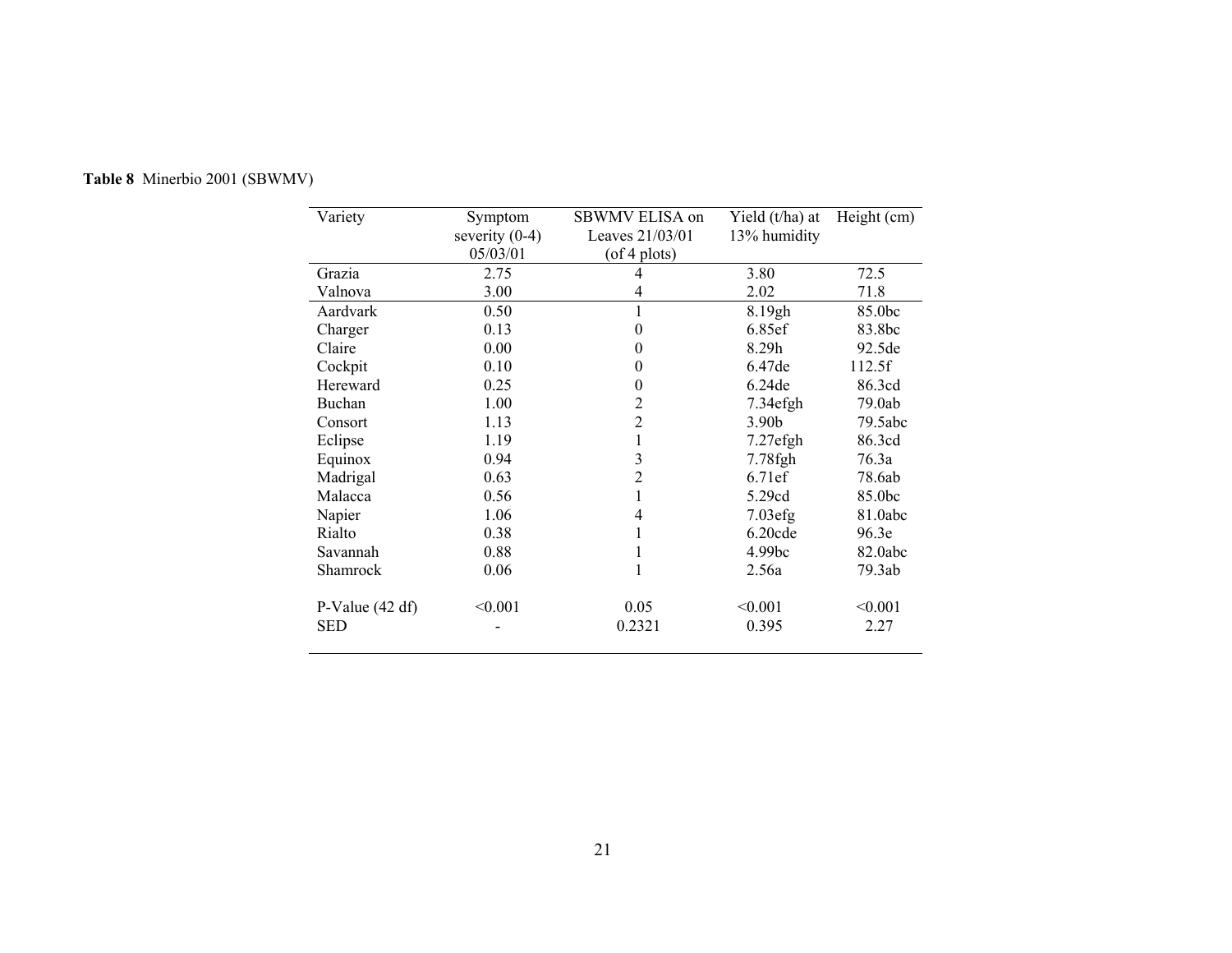| Variety           |          |          | Symptom severity |          |                  | <b>Results for SBWMV</b> | Yield $(t/ha)$ | TGW(g)   | Height            | Heading |
|-------------------|----------|----------|------------------|----------|------------------|--------------------------|----------------|----------|-------------------|---------|
|                   |          |          | $(0-4)$          |          |                  | <b>ELISA</b>             | at             | at       | (cm)              | date    |
|                   |          |          |                  |          |                  | $($ of 4 plots $)$       | 13%            | 13%      |                   |         |
|                   | 28/02/02 | 13/03/02 | 03/04/02         | 22/04/02 | 13/03/02         | 03/04/02                 | Humidity       | Humidity |                   |         |
| Grazia            | 3.0      | 3.8      | 4.0              | 3.6      | 4                | 4                        | 3.24           | 35.3     | 74.3              | 43.8    |
| Valnova           | 2.3      | 3.3      | 3.5              | 3.4      | 4                | 4                        | 2.43           | 39.9     | 70.8              | 37.3    |
| Aardvark          | 0.2      | 0.0      | 0.4              | 0.6      | $\mathbf{0}$     | $\mathbf{0}$             | 5.30efg        | 30.7     | 80.0c             | 50.3    |
| Charger           | 0.0      | 0.1      | 0.1              | 0.1      |                  | 0                        | 5.92g          | 29.3     | 78.8bc            | 48.5    |
| Claire            | 0.1      | 0.1      | 0.0              | 0.0      | $\theta$         | $\theta$                 | 4.84bcdef      | 26.0     | 84.8de            | 51.3    |
| Hereward          | 0.1      | 0.1      | 0.3              | 0.3      | $\theta$         | 0                        | 4.89bcdef      | 27.1     | 80.0c             | 50.8    |
| XI19              | 0.0      | 0.3      | 0.8              | 0.5      | $\overline{0}$   | 0                        | 4.70bcdef      | 28.1     | 88.8fg            | 50.3    |
| <b>Biscay</b>     | 0.0      | 0.4      | 0.3              | 0.1      | $\theta$         | 0                        | 6.03           | 31.0     | 87.5ef            | 51.3    |
| Consort           | 0.3      | 0.5      | 1.5              | 0.4      | $\overline{0}$   | 0                        | 3.13a          | 22.4     | 78.0bc            | 54.3    |
| Deben             | 0.4      | 0.6      | 1.4              | 0.4      | $\overline{2}$   |                          | 5.44fg         | 27.0     | 91.0 <sub>g</sub> | 51.3    |
| Equinox           | 0.5      | 0.5      | 1.1              | 0.4      | $\overline{0}$   | $\theta$                 | 4.45bcdef      | 33.2     | 73.8a             | 51.3    |
| Malacca           | 0.2      | 0.8      | 0.2              | 0.4      | $\overline{0}$   | 0                        | 3.93ab         | 26.6     | 83.3d             | 50.5    |
| Napier            | 0.8      | 1.0      | 1.1              | 0.4      | $\theta$         | $\theta$                 | $5.12$ defg    | 30.5     | 78.0bc            | 50.3    |
| Option            | 0.4      | 1.0      | 0.8              | 0.4      |                  | 0                        | 5.02cdefg      | 29.1     | 83.3d             | 51.0    |
| Savannah          | 0.9      | 1.1      | 1.3              | 0.6      | $\boldsymbol{0}$ | $\boldsymbol{0}$         | 4.18bcd        | 26.4     | 77.3bc            | 54.0    |
| Shamrock          | 0.2      | 0.1      | 0.3              | 0.3      | $\boldsymbol{0}$ | 0                        | 4.06abc        | 26.6     | 78.3bc            | 50.3    |
| Tanker            | 0.4      | 0.7      | 1.0              | 0.2      | $\boldsymbol{0}$ | $\boldsymbol{0}$         | 4.33bcde       | 29.3     | 76.5ab            | 53.3    |
| P-Value $(28 df)$ | 0.002    | 0.018    | 0.001            | 0.402    |                  |                          | < 0.001        | < 0.001  | < 0.001           | < 0.001 |
| <b>SED</b>        |          |          |                  |          | -                |                          | 0.450          | 1.74     | 1.42              | 0.76    |

# **Table 9** Minerbio 2002 (SBWMV)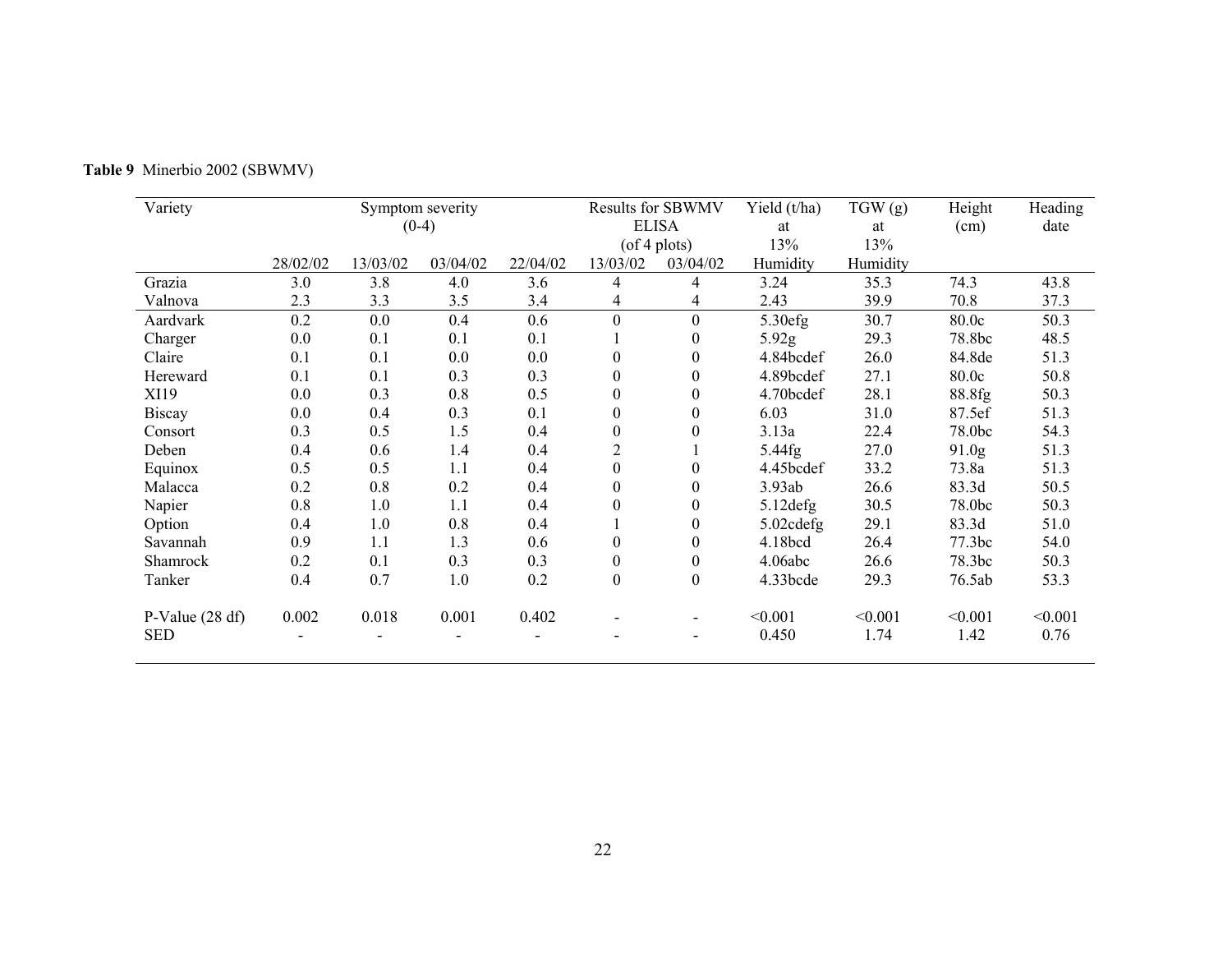| Variety           | Symptom<br>severity $(0-4)$ |                  | <b>SBWMV ELISA</b><br>$($ of 4 plots $)$ |                  | WSSMV ELISA (of 4<br>plots) | Yield (t/ha) at<br>13% | TGW(g)<br>at $13%$ | Height<br>(cm) | Heading date<br>(days from |
|-------------------|-----------------------------|------------------|------------------------------------------|------------------|-----------------------------|------------------------|--------------------|----------------|----------------------------|
|                   | 19/03/02                    | 05/03/02         | 27/03/02                                 | 05/03/02         | 27/03/02                    | Humidity               | Humidity           |                | 01/04)                     |
| Grazia            | 1.6                         | 2                |                                          | 4                | 4                           | 3.73                   | 42.3               | 83.8           | 22.8                       |
| Valnova           | 1.3                         |                  | 2                                        | 4                | 4                           | 3.33                   | 48.4               | 81.3           | 16.5                       |
| Aardvark          | 0.6                         | $\mathbf{0}$     | $\overline{2}$                           | $\overline{0}$   | $\overline{0}$              | 5.24bc                 | 43.2               | 75.0abc        | 35.5                       |
| Charger           | 0.3                         | $\theta$         |                                          | $\Omega$         | $\Omega$                    | 6.05c                  | 43.0               | 73.8ab         | 33.3                       |
| Claire            | 0.2                         | 0                |                                          | $\Omega$         |                             | 6.10c                  | 41.0               | 80.0cde        | 39.8                       |
| Hereward          | 0.5                         | 0                |                                          | 0                |                             | 5.25bc                 | 39.0               | 75.0abc        | 39.3                       |
| XI19              | 0.7                         |                  | $\overline{2}$                           |                  |                             | 5.39bc                 | 45.9               | 82.5de         | 35.3                       |
| <b>Biscay</b>     | 0.5                         | 0                | $\overline{2}$                           |                  |                             | 6.25c                  | 43.7               | 80.0cde        | 37.3                       |
| Consort           | 0.7                         |                  |                                          |                  |                             | 3.93a                  | 39.3               | 75.0abc        | 40.8                       |
| Deben             | 0.3                         |                  |                                          |                  |                             | 4.98abc                | 42.6               | 85.0e          | 39.0                       |
| Equinox           | 0.2                         |                  | 2                                        |                  |                             | 4.60ab                 | 44.3               | 73.8ab         | 39.0                       |
| Malacca           | 0.5                         |                  |                                          |                  |                             | 5.08abc                | 39.3               | 77.5bcd        | 33.5                       |
| Napier            | 0.3                         |                  | 2                                        |                  |                             | 5.34bc                 | 42.4               | 73.8ab         | 36.3                       |
| Option            | 0.3                         |                  |                                          |                  |                             | 5.27bc                 | 36.8               | 77.5bcd        | 38.5                       |
| Savannah          | 0.5                         | 0                |                                          |                  |                             | 5.00abc                | 42.6               | 75.0abc        | 39.0                       |
| Shamrock          | 0.3                         | 0                |                                          | $\theta$         |                             | 5.07abc                | 39.8               | 71.3a          | 34.8                       |
| Tanker            | 0.5                         | $\boldsymbol{0}$ | $\overline{2}$                           | $\boldsymbol{0}$ | $\theta$                    | 4.34ab                 | 39.9               | 72.5ab         | 38.5                       |
| P-Value $(42 df)$ | 0.011                       |                  |                                          |                  |                             | 0.005                  | < 0.001            | < 0.001        | < 0.001                    |
| <b>SED</b>        |                             |                  |                                          |                  |                             | 0.535                  | 0.84               | 2.53           | 1.173                      |

# **Table 10** Rome 2002 (SBWMV+WSSMV)